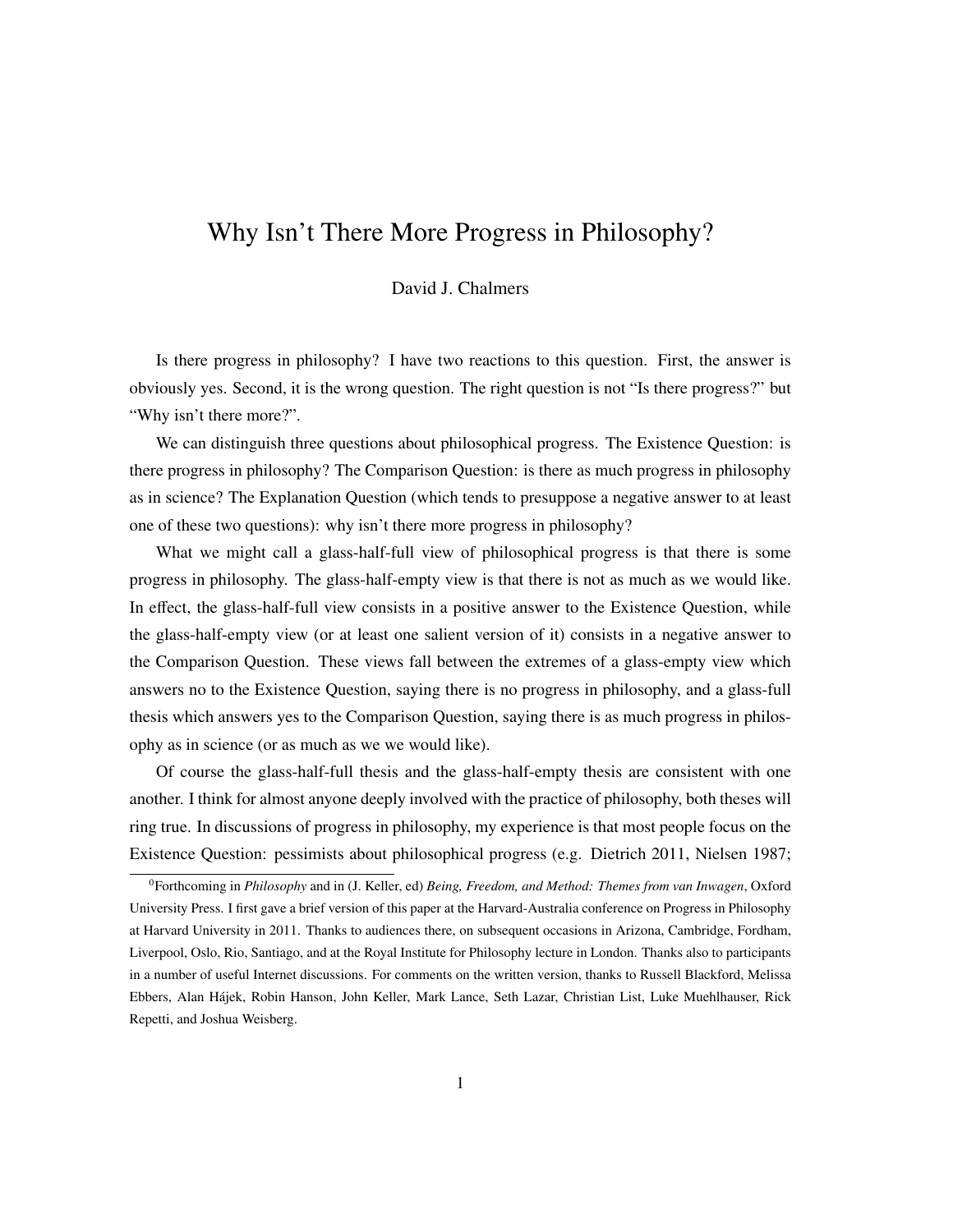McGinn 1993) argue for the glass-empty thesis, and optimists (e.g. Stoljar forthcoming) respond by defending the glass-half-full thesis. I will focus instead on the Comparison and Explanation Questions. I will articulate a version of the glass-half-empty thesis, argue for it, and then address the crucial question of what explains it.

I should say this this paper is as much an exercise in the sociology of philosophy as in philosophy. For the most part I have abstracted away from my own philosophical and metaphilosophical views in order to take an "outside view" of philosophical progress from a sociological perspective. For much of the paper I am largely saying the obvious, but sometimes the obvious is worth saying so that less obvious things can be said from there. Only toward the end will I bring in my own views, which lean a little more toward the optimistic, and see how the question of philosophical progress stands in light of them.

### 1 The central thesis

The form of a glass-half-empty thesis is: there is less progress in philosophy than some benchmark. To articulate such a thesis more precisely, one needs to articulate a measure of progress and a benchmark. The measure of progress I will use is collective convergence to the truth. The benchmark I will use is comparison to the hard sciences.

Here I take inspiration from Peter van Inwagen (2004, p. 332), who writes:

Disagreement in philosophy is pervasive and irresoluble. There is almost no thesis in philosophy about which philosophers agree. If there is any philosophical thesis that all or most philosophers affirm, it is a negative thesis: that formalism is not the right philosophy of mathematics, for example, or that knowledge is not (simply) justified, true belief.

That is not how things are in the physical sciences. I concede that the "cutting edge" of elementary-particle physics looks a lot like philosophy in point of pervasive and fundamental disagreement among its respected practitioners. But there is in physics a large body of settled, usable, uncontroversial theory and of measurements known to be accurate within limits that have been specified. The cutting edge of philosophy, however, is pretty much the whole of it.

Van Inwagen's thesis is not explicitly about progress, and the general tenor of his discussion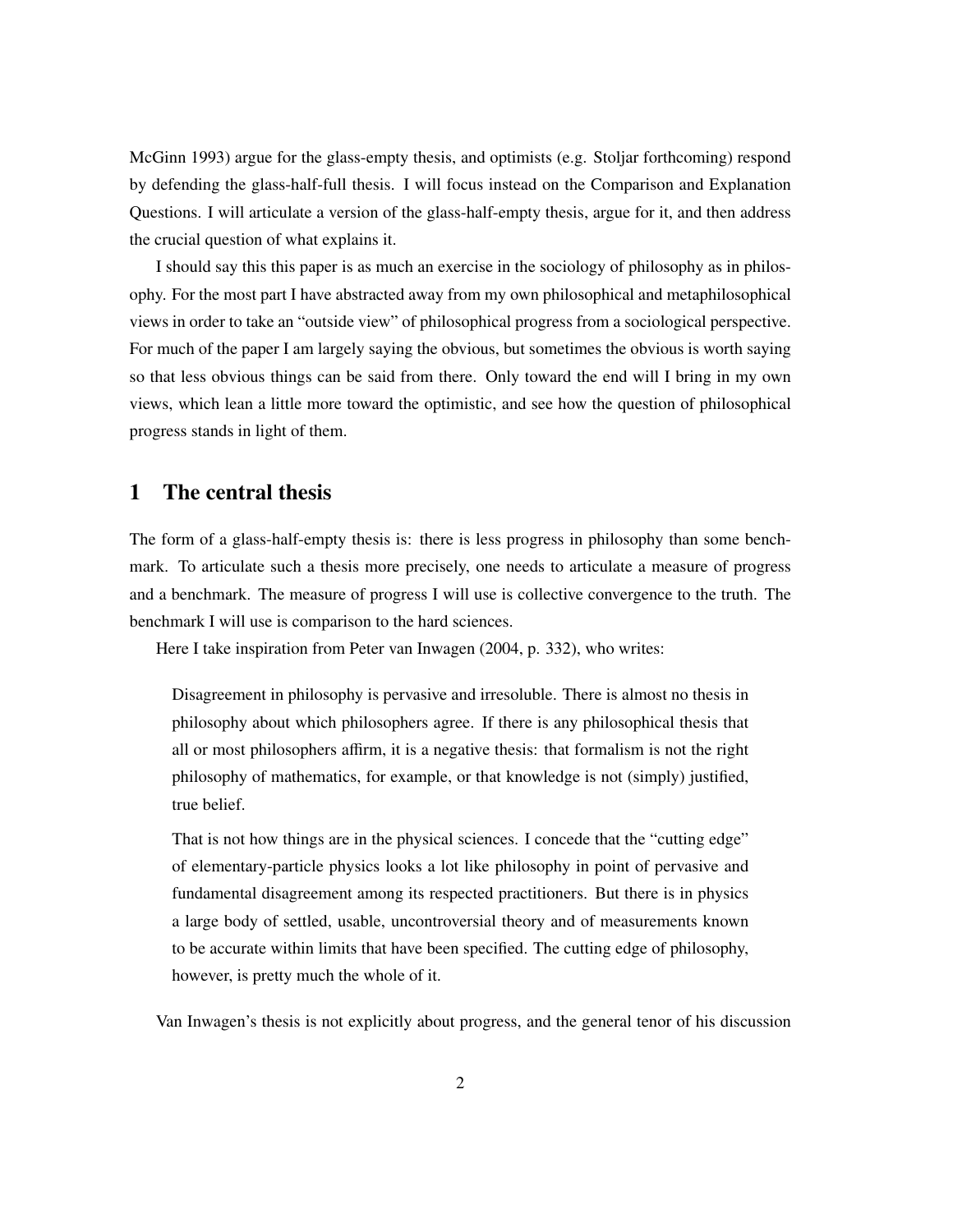suggests something closer to a glass-empty thesis than a glass-half-empty thesis. I think that at least once the issue is precisified a little, however, a glass-half-empty thesis is more defensible.

Here is my central thesis: There has not been large collective convergence to the truth on the big questions of philosophy.

Here the big questions of philosophy are questions like: What is the relationship between mind and body? How do we know about the external world? What are the fundamental principles of morality? Is there a god? Do we have free will? I will not try to provide a more precise list than this, but any philosopher can come up with a list of 10 or so big questions fairly easily, and I suspect that there would be a lot of overlap between these lists. We could even use these lists to operationally define the big questions: the big questions of a field at time *t* are those that members of that field would count as the big questions of the field at time *t*. For purposes of comparison, we may want to impose some regimentation on the form of the big questions, for example formulating them all as choices between a small number of mutually exhaustive options.

We can define collective convergence on an answer over a period as the increase in degree of agreement on that answer from the start of the period to the end of the period. Degree of agreement can be defined using one of various mathematical measures of agreement across a group of people on a set of issues.<sup>1</sup> Collective convergence (simpliciter) over a period is defined as the collective convergence on the dominant answer at the end of that period over the period. The degree of agreement at a time on answers to the big questions at the same time will usually be low, as disagreement on the answer to a question is highly relevant to making it a big question. Convergence over a period provides a more discriminating measure, which can reasonably be expected to be high in some cases and low in others. For our purposes we could choose an arbitrary period (say, from 200 years ago to today), or perhaps better, choose many different periods and take the average convergence over those periods. $<sup>2</sup>$ </sup>

<sup>2</sup>Here I am not invoking the standard mathematical notion of convergence, which applies to infinite series or infinite

<sup>&</sup>lt;sup>1</sup>I leave open the question of just what measure of agreement is best for present purposes. One useful measure is Krippendorff's alpha (Krippendorff 2013, pp. 221-50), equal to  $1 - (D_0/D_e)$ , where  $D_0$  is the observed incidence of disagreement between respondents (summed over all pairs of respondents and all questions) and *D<sup>e</sup>* is the expected incidence through chance alone. This measure can be applied to communities of different sizes (not all of whose members need have a view on a given issue) and to questions whose answers have many different sorts of structure. Disagreement is weighted by a measure of "distance" between any two answers, which makes alpha particularly helpful in comparing questions with different numbers of answers. With such a metric in hand, one can use a version of alpha to measure communal degree of agreement with a specific answer. For our purposes some rescaling may be useful (e.g. imposing a lower bound of zero and then squaring).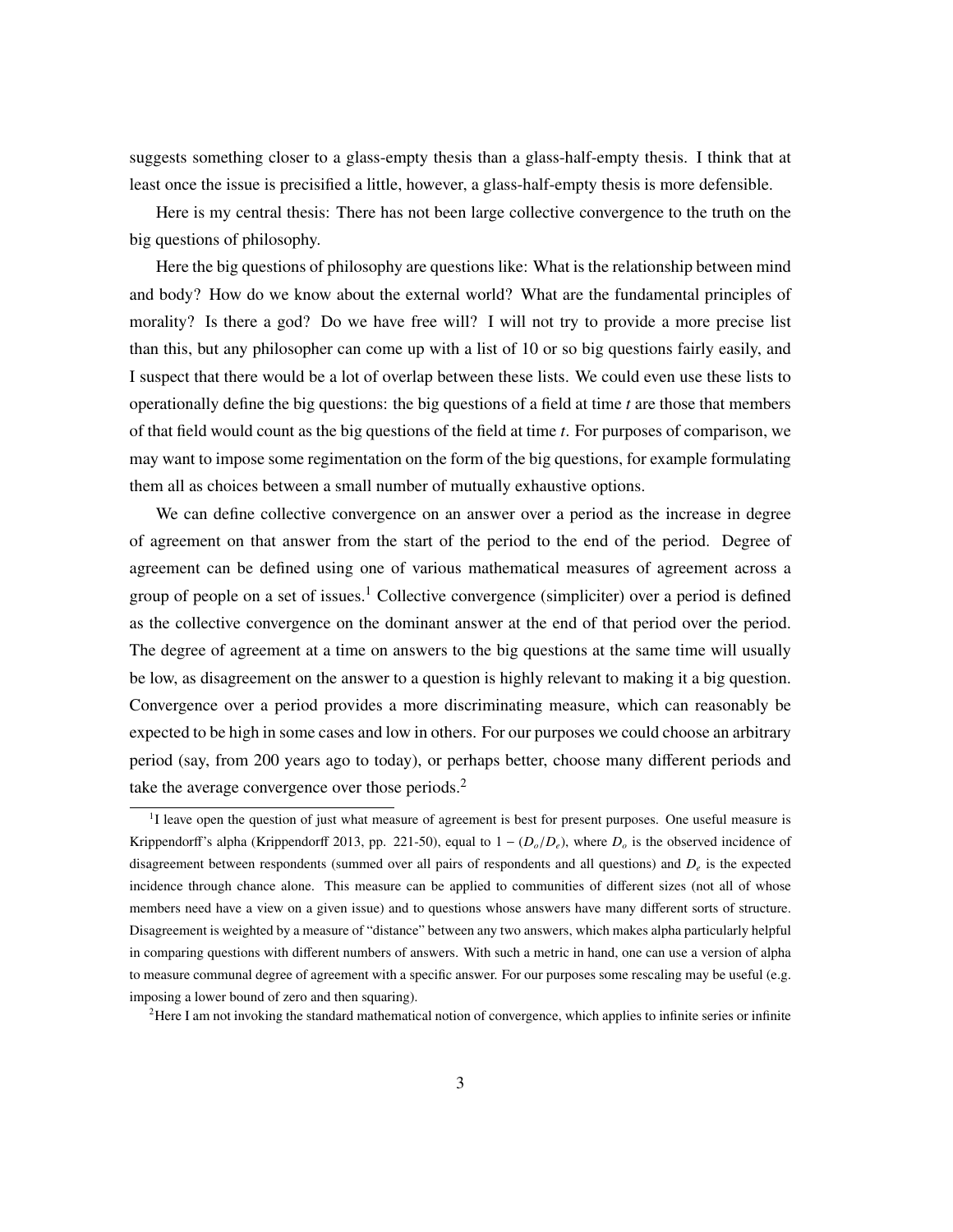We can say that *large* collective convergence over a period requires as much convergence as there has been over big questions in the hard sciences in the same period. Here I will take the hard sciences to include at least mathematics and the natural sciences: paradigmatically physics, chemistry, and biology. I set aside the cognitive and social sciences, which have arguably seen less convergence on the answers to their big questions. For current purposes I do not need to take a stand on how philosophy fares relative to these.

Large collective convergence to the truth in a period requires large collective convergence to *true* answers to the big questions over that period. That is, we must have as much increased agreement on on true answers to the big questions as in the hard sciences. Because of the reference to truth, large collective convergence requires a degree of realism about the domains in question. But something like convergence to the truth is required in order that the convergence constitutes progress and not regress.

## 2 Argument for the central thesis

Here is an argument for the central thesis. It has two premises, an empirical premise and a bridging premise.

(1) Empirical premise: There has not been large collective convergence on the big questions of philosophy.

(2) Bridging premise: If there has not been large collective convergence on the big questions of philosophy, there has not been large collective convergence to the truth on the big questions of philosophy.

(3) Conclusion: There has not been large collective convergence to the truth on the big questions of philosophy.

The argument is valid. The bridging premise may look like a logical truth, but it is not. The antecedent of this conditional premise says that there is less convergence on dominant answers to the big questions in philosophy than in the hard sciences, while the consequent says that there is

times rather than discrete periods and which would require that the community eventually come arbitrarily close to universal consensus on an issue. But an element of its flavor will be present if our measure of agreement has some bias toward universal agreement (as the rescaled version of Krippendorff's alpha does), so that for example that a shift from 79% to 99% of the community agreeing on an answer to a binary question counts as greater convergence than a shift from 40% to 60%.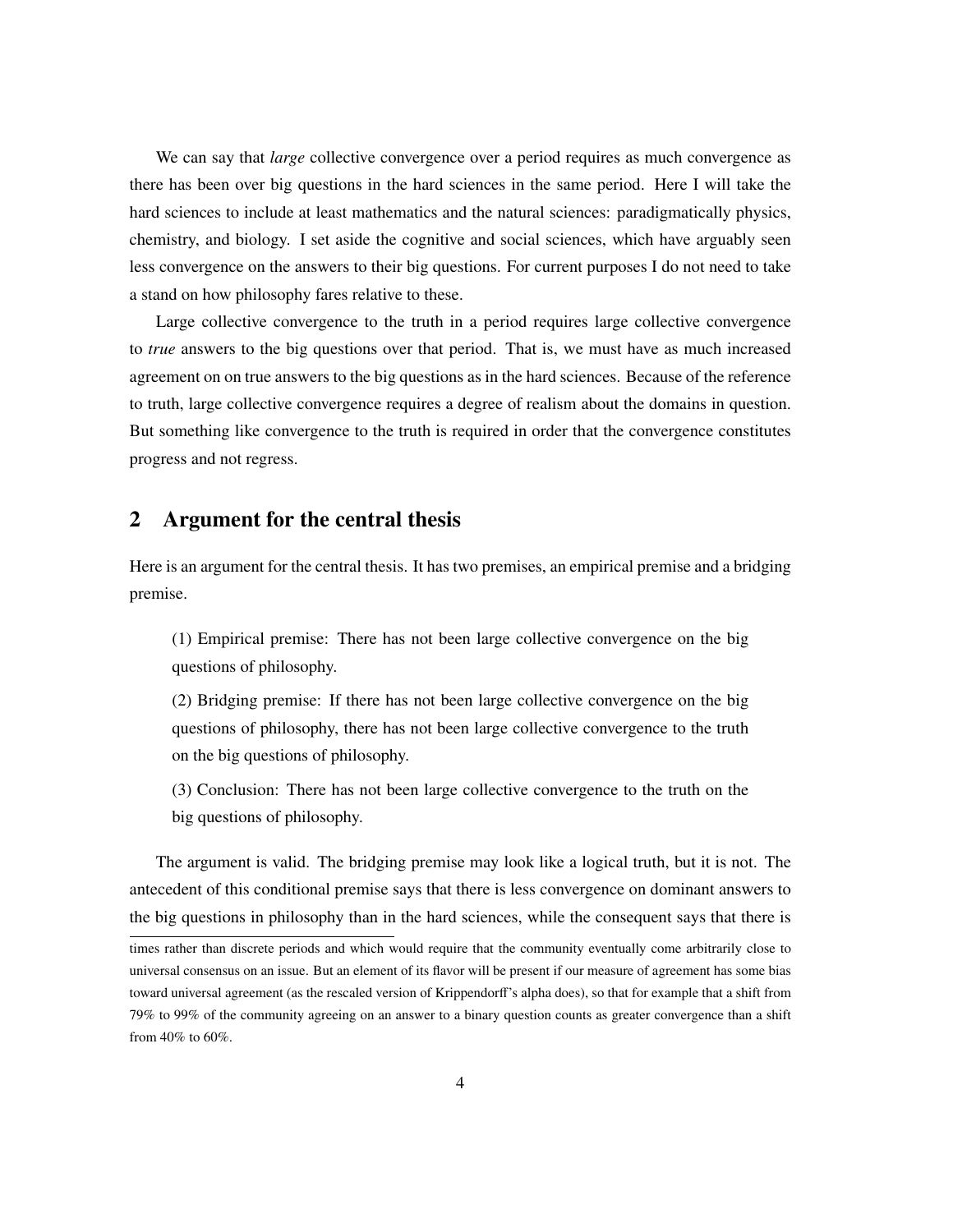less convergence on true answers to those questions. These may come apart in a way that renders the conditional false if there has been strong convergence to the false (or strong convergence uncorrelated with truth) in the sciences along with weak convergence to the truth in philosophy. Still, given that convergence in science is largely convergence to the truth, or merely that convergence in science at least as likely to be convergence to the truth as convergence in philosophy, then the premise is plausible. $3$ 

One may worry that because most scientific theories eventually turn out to be false, most convergence in science will be convergence to the false. This worry is less pressing if we formulate questions in terms of a small number of mutually exhaustive choices, as suggested earlier. This way, convergence to the truth will require only convergence on a correct coarse-grained class of theories, rendering it much more plausible that much convergence in science has been convergence to the truth. Alternatively, if questions allow an open-ended range of answers, then invoking a metric for distance between answers (also suggested earlier) will allow that agreement on strictly speaking false theory that is relatively close to the truth constitutes a sort of convergence to the truth.

The main work in the argument is done by the empirical premise. I take it that it will be plausible to those with passing familiarity with philosophical and scientific practice. Still, it makes a sociological claim and cannot be decisively settled from the armchair. We do not have all the empirical data required for a systematic investigation of the premise, but we have some of it.

The 2009 PhilPapers Survey (Bourget and Chalmers 2014) surveyed professional philosophers on answers to thirty important questions in philosophy. The survey was sent to the members of 99 leading departments of philosophy (largely specializing in analytic/Anglocentric philosophy) in North America, Europe, and Australasia. About 47% of the 2000 or so recipients of the survey filled out and returned the survey. Questions were posed as a choice between two, three, or four options. Respondents could indiciate that they "accept" or "lean" toward one option, or give a variety of "other" answers (e.g., unfamiliar with the issue, the question is too ambiguous to answer, there is no fact of the matter, accept another option, and so on). The results (collapsing "accept" and "lean toward" answers, and collapsing "other" answers) were as follows.

- (1) A priori knowledge: yes  $71\%$ , no  $18\%$ , other  $11\%$ .
- (2) Abstract objects: Platonism 39%, nominalism 38%, other 23.0%.

<sup>&</sup>lt;sup>3</sup>Thanks to Hedda Hassel Morch and Rory Madden for pointing out ways in which the bridging premise could turn out to be false.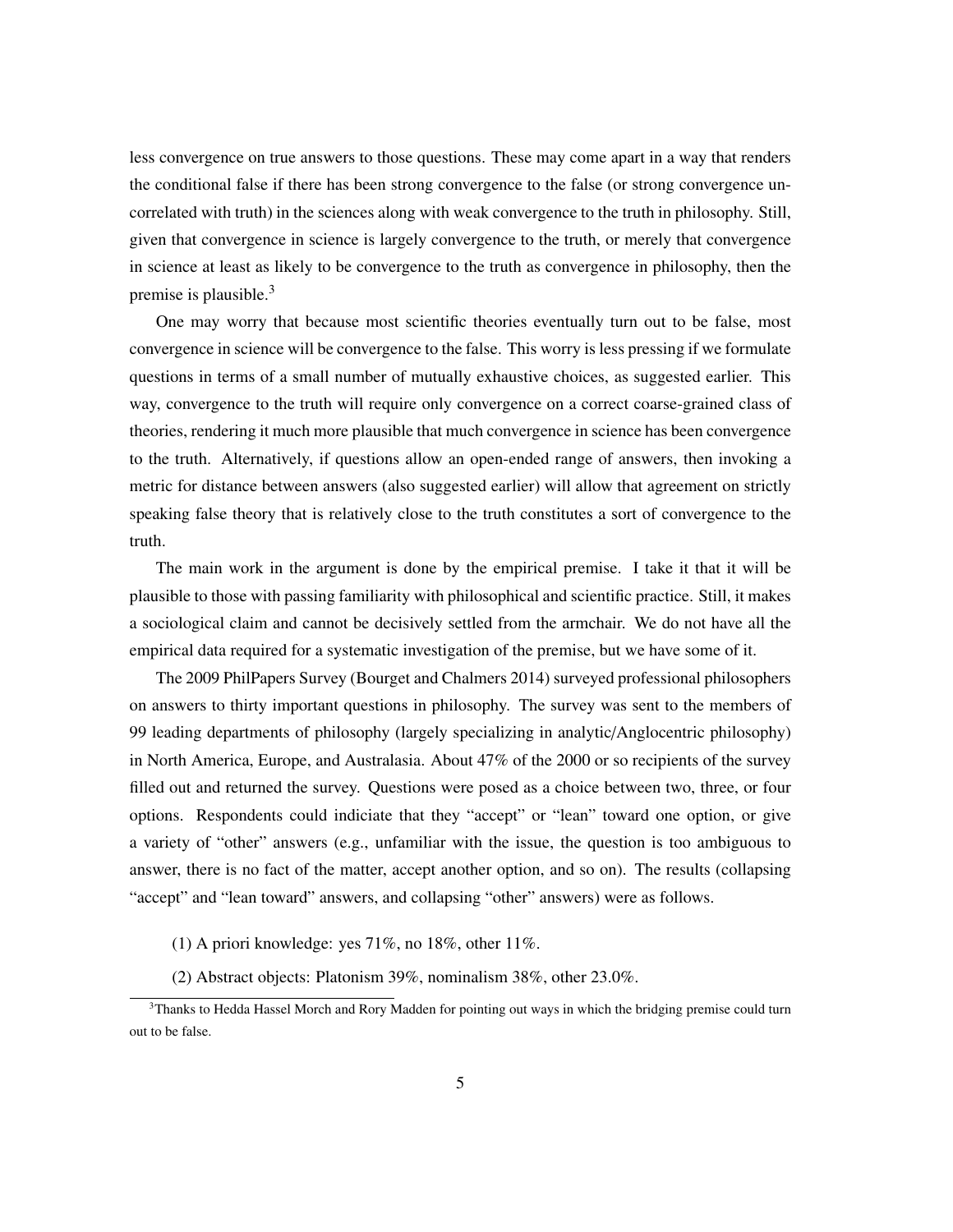(3) Aesthetic value: objective 41%, subjective 35%, other 24%.

(4) Analytic/synthetic distinction: yes 65%, no 27%, other 8%.

(5) Epistemic justification: externalism 43%, internalism 26%, other 1%.

(6) External world: non-skeptical realism 82%, skepticism 5%, idealism 4%, other 9%.

(7) Free will: compatibilism 59%, libertarianism 14%, no free will 12%, other 15%.

(8) God: atheism 73%, theism 15%, other 13%.

(9) Knowledge claims: contextualism 40%, invariantism 31%, relativism 3%, other 26%.

(10) Knowledge: empiricism 35%, rationalism 28%, other 37%.

(11) Laws of nature: non-Humean 57%, Humean 25%, other 18%.

(12) Logic: classical 52%, non-classical 15%, other 33%.

(13) Mental content: externalism 51%, internalism 20%, other 29%.

(14) Meta-ethics: moral realism 56%, moral anti-realism 28%, other 16%.

(15) Metaphilosophy: naturalism 50%, non-naturalism 26%, other 24%.

(16) Mind: physicalism 57%, non-physicalism 27%, other 16%.

(17) Moral judgment: cognitivism 66%, non-cognitivism 17%, other 17%.

(18) Moral motivation: internalism 35%, externalism 30%, other 35%.

(19) Newcomb's problem: two boxes 31%, one box 21%, other 47%.

(20) Normative ethics: deontology 26%, consequentialism 24%, virtue ethics 18%, other 32%.

(21) Perceptual experience: representationalism 32%, qualia theory 12%, disjunctivism 11%, sense-datum theory 3%, other 42%.

(22) Personal identity: psychological view 34%, biological view 17%, further-fact view 12%, other 37%.

(23) Politics: egalitarianism 35%, communitarianism 14%, libertarianism 10%, other 41%.

(24) Proper names: Millian 34%, Fregean 29%, other 37%.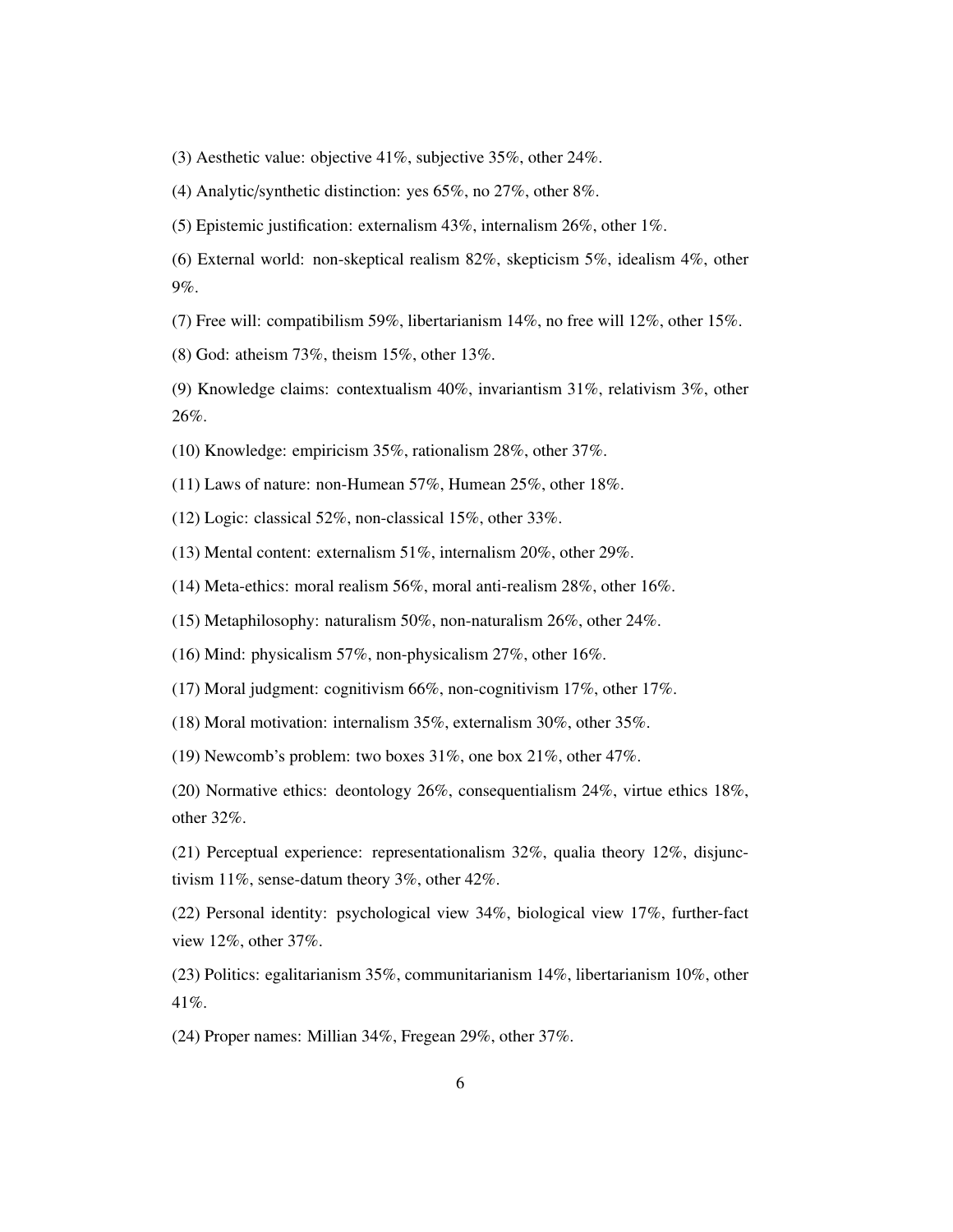(25) Science: scientific realism 75%, scientific anti-realism 12%, other 13%.

(26) Teletransporter: survival 36%, death 31%, other 33%.

(27) Time: B-theory 26%, A-theory 16%, other 58%.

(28) Trolley problem: switch 68%, don't switch 8%, other 24%.

(29) Truth: correspondence 51%, deflationary 25%, epistemic 7%, other 17%.

(30) Zombies: conceivable but not metaphysically possible 36%, metaphysically possible 23%, inconceivable 16%, other 25%.

The degree of disagreement here is striking, if unsurprising. Only one view (non-skeptical realism about the external world) attracts over 80% support. Three views (a priori knowledge, atheism, scientific realism) attract over 70% support, with significant dissent, and three more views attract over 60% support. On the other 23 questions, the leading view has less than 60% support.

Admittedly, not all of questions are among the "big questions" of the past, but certainly some are: the questions about the external world, free will, god, knowledge, meta-ethics, metaphilosophy, mind, and normative ethics, for example. Only two of these (external world, god) have views with over 60% support (and in the case of the external world question, the consensus is somewhat misleading, since arguably the biggest question is *how* we know about the external world).

For fuller data to adjudicate the central thesis, we would need the results of the PhilPapers Survey not just in 2009, but at regular intervals in the past: 1909, 1809, and so on. At each point we would need to ask members of the philosophical community first, what they take to be the big questions of philosophy, and second, what they take to be the answers to those questions as well as to big questions from past surveys. We would also need to have analogous longitudinal surveys in other fields: the MathPapers Survey, the PhysPapers survey, the ChemPapers Survey, the BioPapers Survey, and so on. And we would need a reasonable measure of agreement at a time. I predict that if we had such surveys and measures, we would find much less convergence on answers to the big questions suggested by past surveys of philosophers than we would find for corresponding answers in other fields.

Some partial data is given by the 23 problems that David Hilbert posed for mathematics in 1900 (Hilbert 1902; Yandell 2002). Around ten of these 23 problems have been clearly solved, leading to universal consensus, and seven have been partially solved, leading to partial consensus. A similar pattern could reasonably be expected in physics, chemistry, and biology. We can compare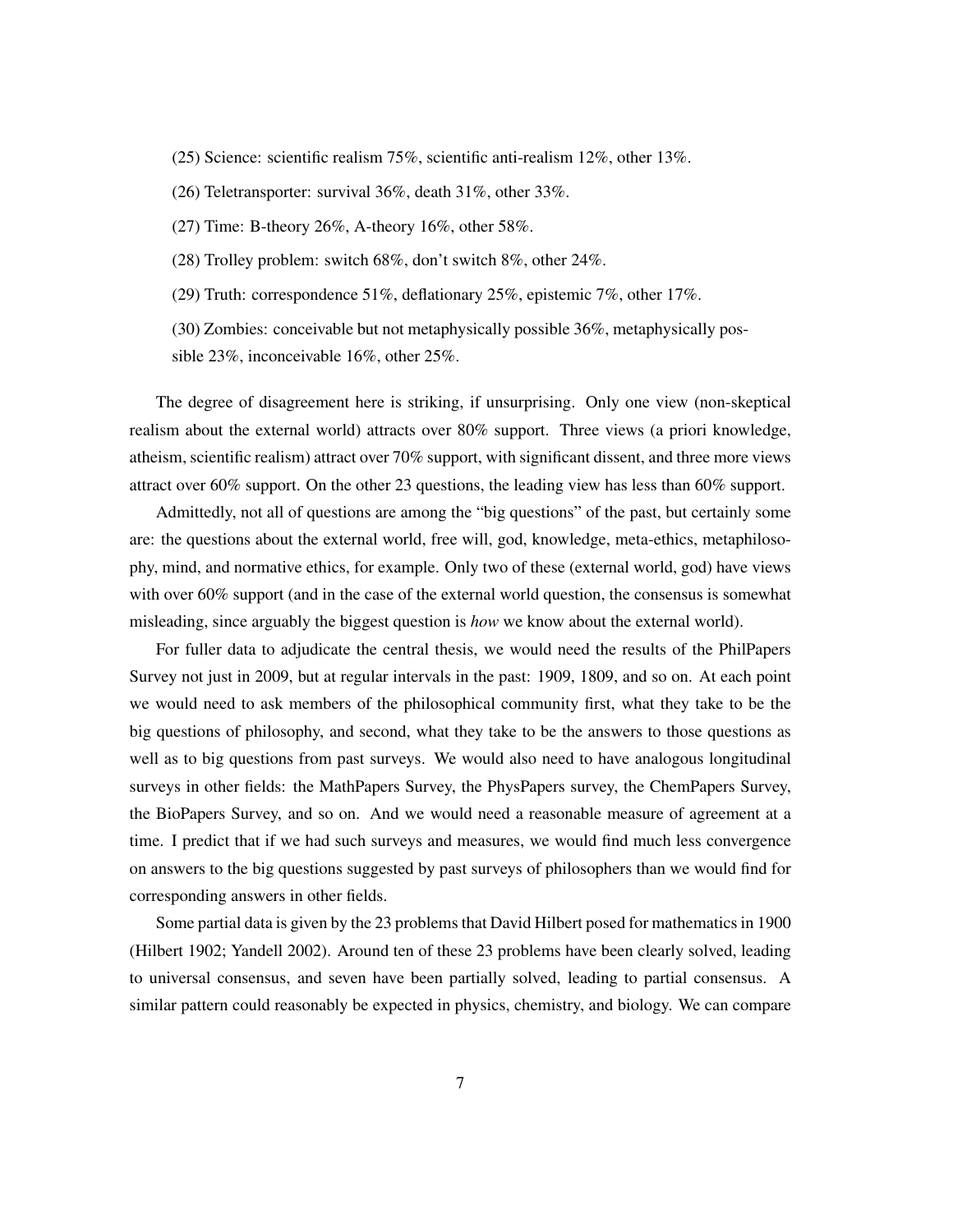these results to the problems in Bertrand Russell's 1912 *The Problems of Philosophy*. <sup>4</sup> None of these have led to universal convergence and almost none have led to anything close.

Of course one can object to the thesis in various ways. One could argue that there has been more convergence on the big philosophical questions of the past than these case studies suggest. Alternatively, one could argue that there has been less convergence on the big scientific questions of the past than they suggest.

A version of the first objection springs from the observation that disciplines such as physics were once considered part of philosophy. If we go back to a time before the split, then insofar as the big questions of physics are among the big questions of philosophy at that point, high convergence on the former will lead to significant convergence on the latter. Still, insofar as physics was just a proper part of philosophy, and one more susceptible to convergence than the other parts, one would still expect convergence on the former to produce less convergence on the latter. It is also not entirely clear that philosophy *as we understand it* should get the credit for the convergence in physics: what was called philosophy in the past was arguably a different and broader field.

In any case, one can bypass this objection by focusing on a point after the split between physics and philosophy: 1809 or 1909, say. The objector might respond that now there will be less convergence in philosophy only because we have split off the parts of it that have made most progress. But this is to concede the central thesis and argue for a certain explanation of it, one that I consider later in the paper. Another response is that there were further splits after this point: psychology, logic, linguistics, and economics, for example. Still, I think that the questions resolved by these areas constitute a small enough fraction of the big questions of philosophy in 1809 or 1909 that even if philosophy gets credit for them, this will not bring the level of convergence in philosophy close to the corresponding level in the hard sciences.

Another version of the first objection suggests that some big philosophical questions of the past have reached consensus and so have dropped off the list of big questions even without their own disciplines branching off. Perhaps something like this is plausible for some moral and political questions, for example, such as the question of whether all people are equal, where convergence within philosophy reflects convergence in society more generally. And there may have been questions that were regarded as truly important in a period (about the viability of certain versions of idealism, say) on which there is now a consensus view. The existence of questions like this helps to make a case against a glass-empty thesis. But where a glass-half-empty thesis is concerned, it

<sup>4</sup>Thanks to Jeremy Goodman for suggesting the Hilbert/Russell comparison.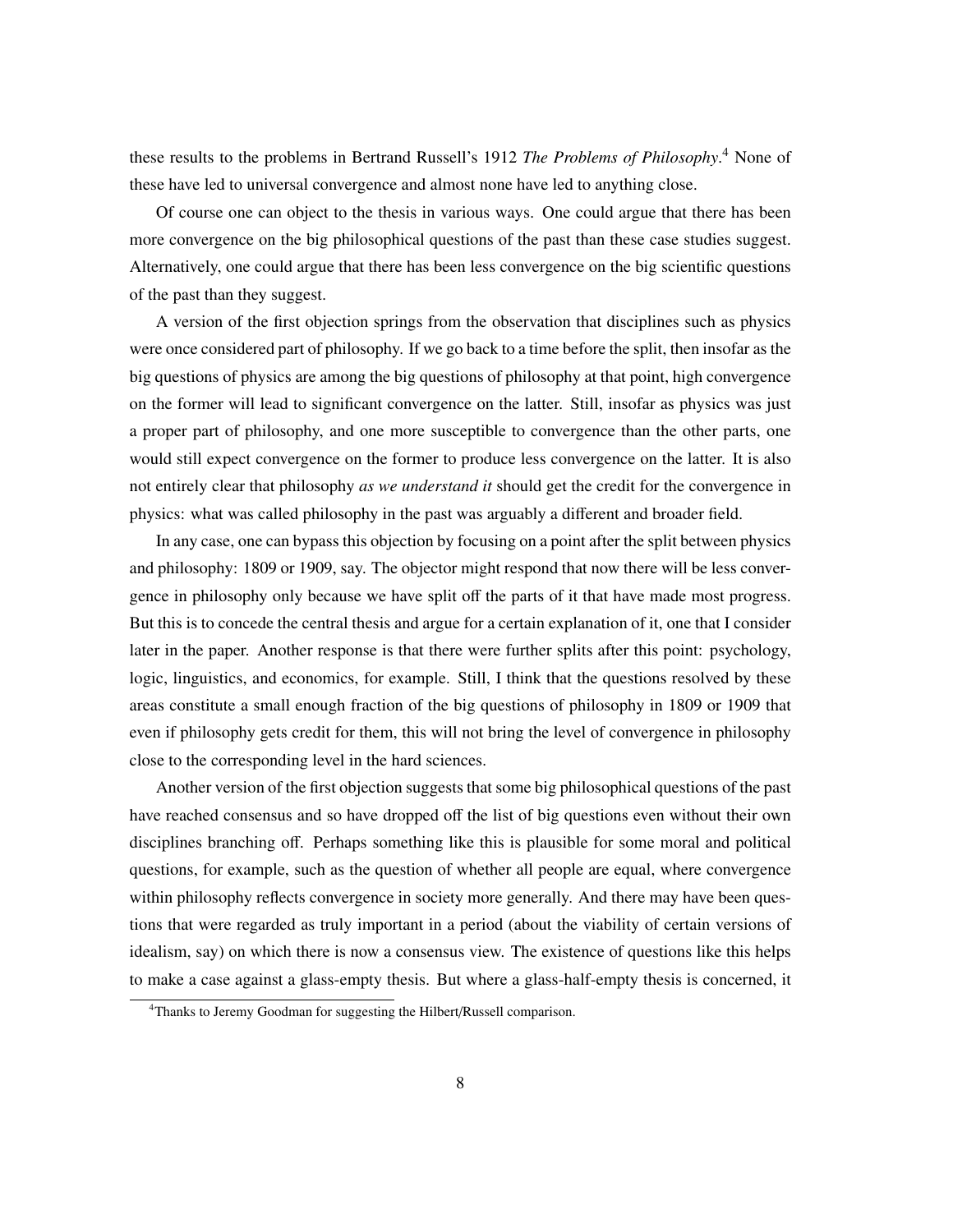suffices to note that the proportion of questions like these is lower in philosophy than in the hard sciences.

As for the second objection, one could argue that many of the big questions of the hard sciences are themselves philosophical questions and have seen low convergence: questions about the interpretation of quantum mechanics, for example, or about the locus of natural selection. But as long as some of the big questions of the hard sciences are not philosophical questions, as is surely plausible, and as long as these are more susceptible to convergence, then we would still expect the central thesis to be true. Furthermore, insofar as this objection relies on a contrast between philosophical and nonphilosophical questions, it tends to reinforce the underlying contrast in convergence.

It could also be suggested that numerous big nonphilosophical questions in the hard sciences have met with low convergence: questions about the origins of life, for example. This is surely right, but it remains plausible that enough have seen major convergence that there is still a significant difference between the nonphilosophical and the philosophical. The case of the Hilbert problems for mathematics brings this out. The problems are mostly nonphilosophical, and although some of them are unsolved, the overall convergence on them has been quite dramatic. Something similar plausibly applies in physics, chemistry, and biology.

A final objection is that even though there is more agreement now in the hard sciences than in philosophy, these sciences may also start from a position of more agreement, resulting in a smaller *increase* in agreement in the sciences than in philosophy. This hypothesis is mathematically consistent, but I do not think it is especially plausible. Especially given a measure of agreement that is biased toward universal agreement, as discussed earlier, and given that there is considerable disagreement over the big questions of a time at that time, then the various cases in which the hard sciences (unlike philosophy) approach universal consensus will tend to yield greater overall convergence as well.

## 3 The varieties of progress

Despite this lack of convergence, it is hard to deny that the insights of Plato and Aristotle, Hume and Kant, Frege and Russell, Kripke and Lewis have involved significant philosophical progress. Correspondingly, my glass-half-empty thesis is compatible with many different glass-half-full theses, asserting the existence of various forms of progress in philosophy. We can systematize various such theses by dropping the central requirements of my central thesis one at a time.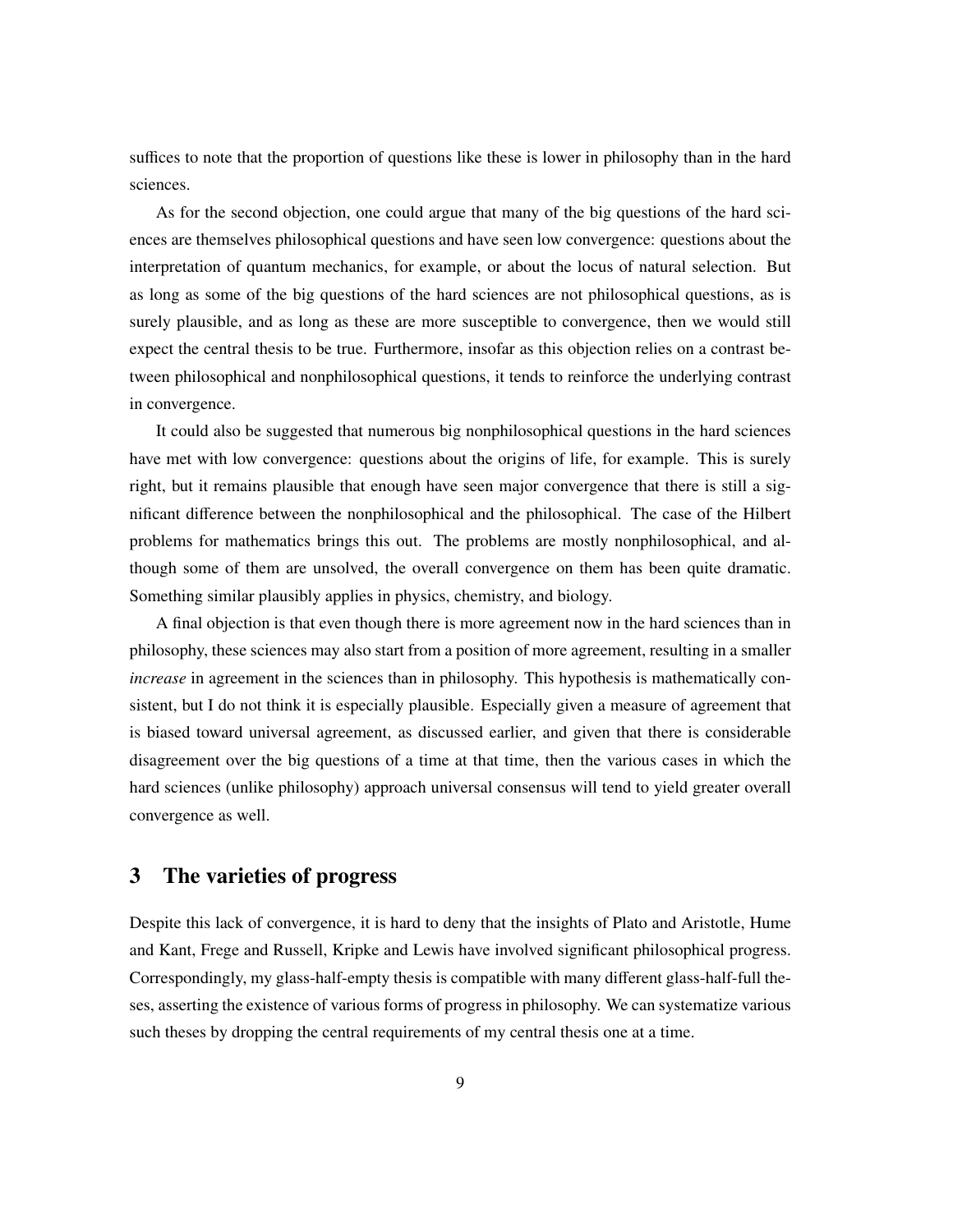Drop "large": There has been (non-large) collective convergence to the truth on big questions of philosophy. It is plausible that there has been major convergence on answers to a small number of the big questions of philosophy: in questions about god there appears to have been major convergence toward atheism, for example. It is also plausible that there has been minor convergence on answers to many other questions, such as toward physicalism about the mind. Of course whether one counts this convergence as convergence to the truth will depend on one's own philosophical views. Theists and dualists will hold that the convergence constitutes regress rather than progress. But if we assume optimistically that the convergence is indeed convergence to the truth, it may be that 10-20% more philosophers have true beliefs about the answers to the big questions of 1809 in 2009 than in 1809. If so, that is a sort of progress. Still, it remains plausible that convergence is greater in other areas.

Drop "collective": There has been large (non-collective) convergence to the truth on the big questions of philosophy. The central thesis is consistent with the claim that various individuals or subcommunities have themselves had large convergence to true answers on the big questions. For example, on my more optimistic days I can convince myself that over time I have converged to the truth on many of these questions. But if so, sadly, it has not led to collective convergence to the truth. Likewise, perhaps groups such as the logical empiricists or the Oxford realists have converged on the truth. But again, community-wide convergence has not ensued. Perhaps there has even been a large amount of community-wide convergence at certain local temporal periods, but if so, this convergence has not persisted over time.

Drop "big": There has been large collective convergence to the truth on (non-big) questions of philosophy. There has been large convergence on various smaller theses: the thesis that knowledge is not justified true belief, for example, and the thesis that conditional probabilities are not probabilities of conditionals. As van Inwagen suggests in the passage above, we are especially good at converging on negative theses that rule out certain specific views. There is also often convergence on conditional theses, asserting conditional connections between views. But I take it that these are not really answers to the big questions of philosophy.

Drop "convergence to the truth": There have been large collective advances (not involving convergence to the truth) on the big questions of philosophy. Certainly there are many forms of philosophical progress that do not involve convergence to the truth. It is plausible that we have a greatly increased understanding of the issues underlying the big questions. We have come to explore new views and new areas of philosophical space that we had not even conceived of earlier. We have developed new methods and better arguments. In some cases we have applied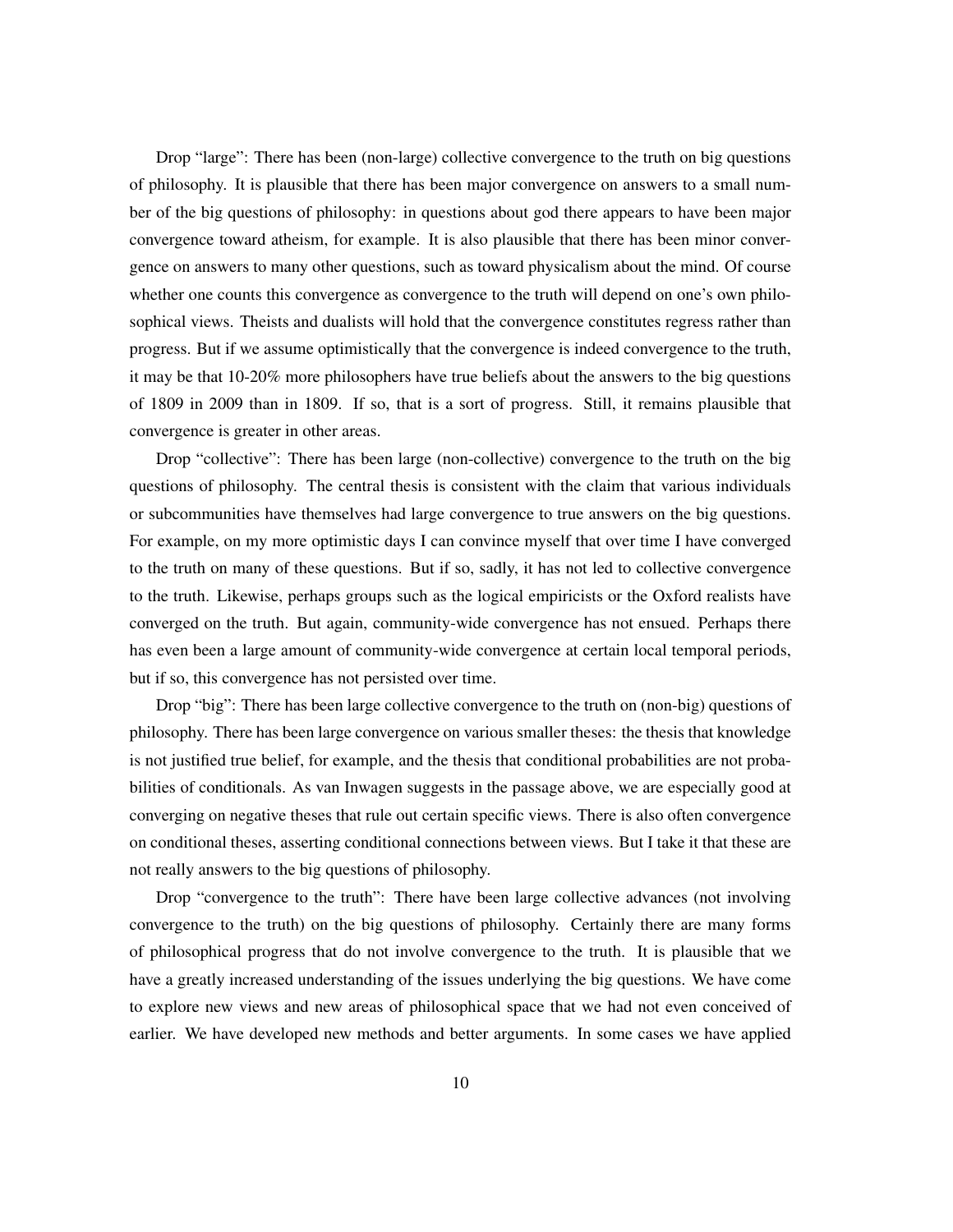philosophy to the world. These are all certainly forms of progress. I simply note that they have not been accompanied by large collective convergence to the truth.

I want to stress that I am not simply equating progress with convergence to the truth. I am a pluralist about progress: there are many values that can be realized through philosophy, and there are many ways of advancing and realizing those values. Attaining the truth is certainly not the only such value. Still, it is certainly one such value. It follows that progress toward the truth is one form of philosophical progress.

More strongly, I think a case can be made that attaining the truth is the primary aim at least of many parts of philosophy, such as analytic philosophy. After all, most philosophy, or at least most analytic philosophy, consists in putting forward theses as true and arguing for their truth. I suspect that for the majority of philosophers, the primary motivation in doing philosophy is to figure out the truth about the relevant subject areas: What is the relation between mind and body? What is the nature of reality and how can we know about it? Certainly this is the primary motivation in my own case. So I am sympathetic with the claim that progress toward the truth has a certain primacy among the forms of philosophical progress. But even if one denies this, it is hard to deny that it is among those forms.

It is sometimes said that an obsession with truth reflects an overly scientistic conception of philosophy. We should not think of philosophy as a quest for the answers. Instead it is a quest for something else: understanding, clarity, enlightenment. I agree that these are goals worth pursuing, and that philosophy can help us pursue them. And I can see why, in the absence of answers to philosophical puzzles, it might seem especially appealing to focus on these goals instead. Still, I think we should acknowledge that this reaction involves something of a lowering of our sights for philosophy. At least pretheoretically, many of us get into philosophy looking for truth and looking for answers. One can argue that this hope is naive: truth and knowledge are not to be had in philosophy, and one should settle for something different. But even if so, both the hope and its naivete are worth marking.

Why is *convergence* to the truth important, and why should we be concerned about its absence? One obvious answer is that we value knowledge, agreement is required for knowledge, and convergence goes along with increases in knowledge. A strong version of this view, suggested by van Inwagen's discussion, is that where there is sufficient disagreement among experts, no individuals can be said to know the truth. Even if some individuals have hit on good arguments for true conclusions, how can they have justified confidence that these are good arguments, when so many of their peers disagree? I am not so sure: I think that at least in some cases, a good argument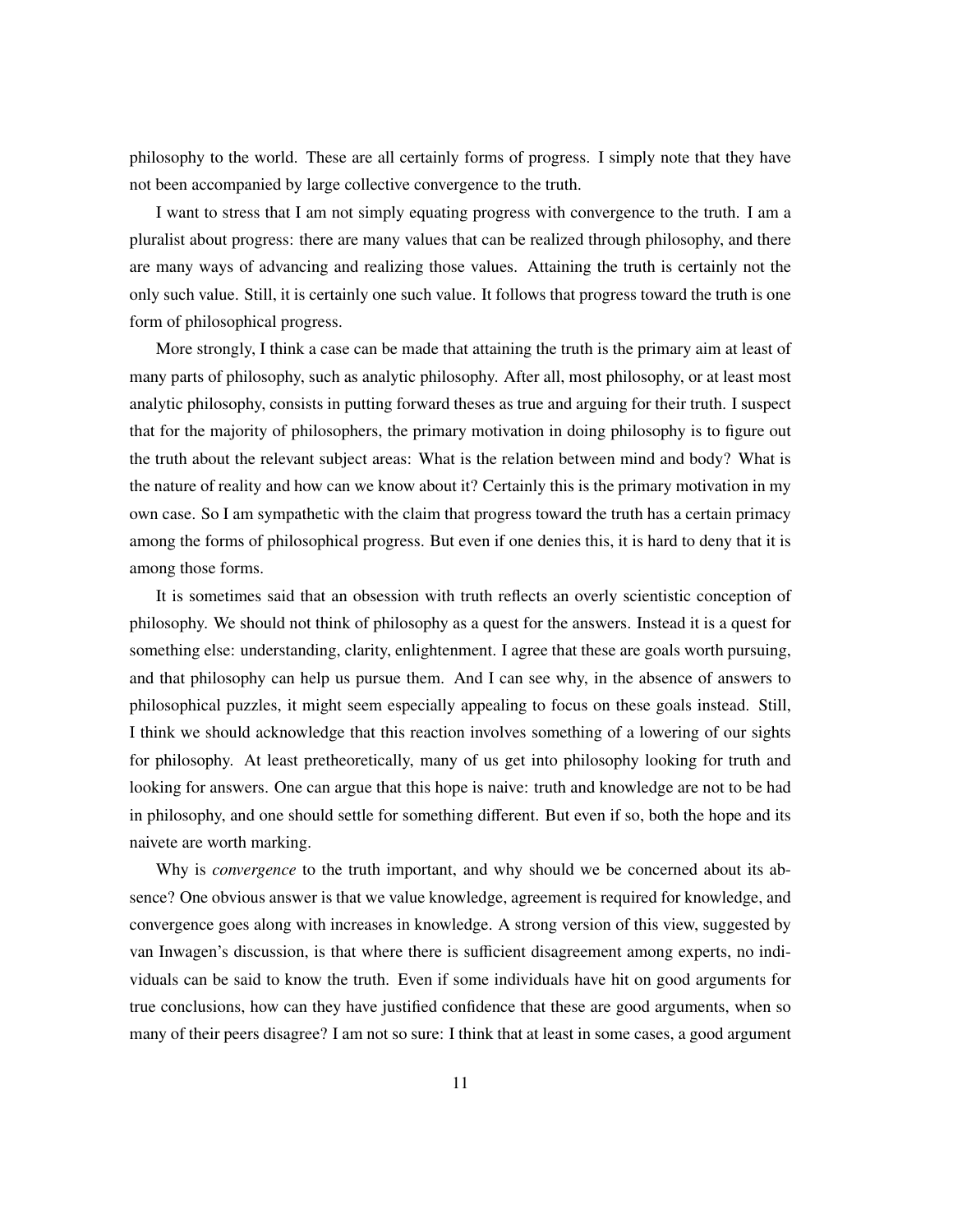can ground an individual's knowledge of a conclusion even when peers reject it. For example, I think that the presence of any number of peers who deny the existence of consciousness would not undermine my knowledge that I am conscious. Likewise, it would not undermine arguments that take this claim as a premise.

But even if agreement is not required for individual knowledge, some degree of agreement is plausibly required for *collective* knowledge. If the community of experts on a question has serious disagreement over the answer to that question, then that community cannot be said to collectively know the answer to that question, and nor can the broader community of which they are a part. Even when some individuals know the answer to a question, this individual knowledge will not usually suffice for collective knowledge, except perhaps in special circumstances such as when the community defers to these individuals.

Furthermore, we value collective knowledge. One reason that progress of the hard sciences has been so impressive is that it has plausibly enabled us—the community of inquirers—to collectively know the answers to those questions. But in the absence of sufficient agreement on the answers to philosophical questions, we cannot be said to have collective knowledge of those answers.

Of course one can argue over just what degree and pattern of agreement is required for collective knowledge. But it is highly plausible that the kind of disagreement that we observe over the answers to the big questions of philosophy suffices to undermine any claims of collective knowledge of the answers to most of those questions. Perhaps one could argue that in the survey above, a few views (non-skeptical realism about the external world, atheism, a priori knowledge) display the sort of consensus that allows collective knowledge. But even that claim would be bold, and the extension to claims with less consensus (physicalism and compatibilism, say) seems so bold as to be implausible. So I take it that the difference in agreement on the big questions in science and philosophy reflects a significant difference in the collective knowledge that we have attained. Likewise, the difference in convergence on the big questions reflects a significant difference in the increase of collective knowledge over time.

This is not to deny that we have attained a great deal of collective knowledge in philosophy. As Timothy Williamson (2006) has said, we knew much more in 2004 than in 1964, much more in 1964 than in 1924, and so on. But this collective knowledge typically does not involve answers to the big questions. It is mainly knowledge of the answers to smaller questions, of negative and conditional theses, of frameworks available to answer questions, of connections between ideas, of the way that arguments bear for and against conclusions, and so on. In the absence of convergence on the big questions, collective knowledge of the answers to those questions eludes us.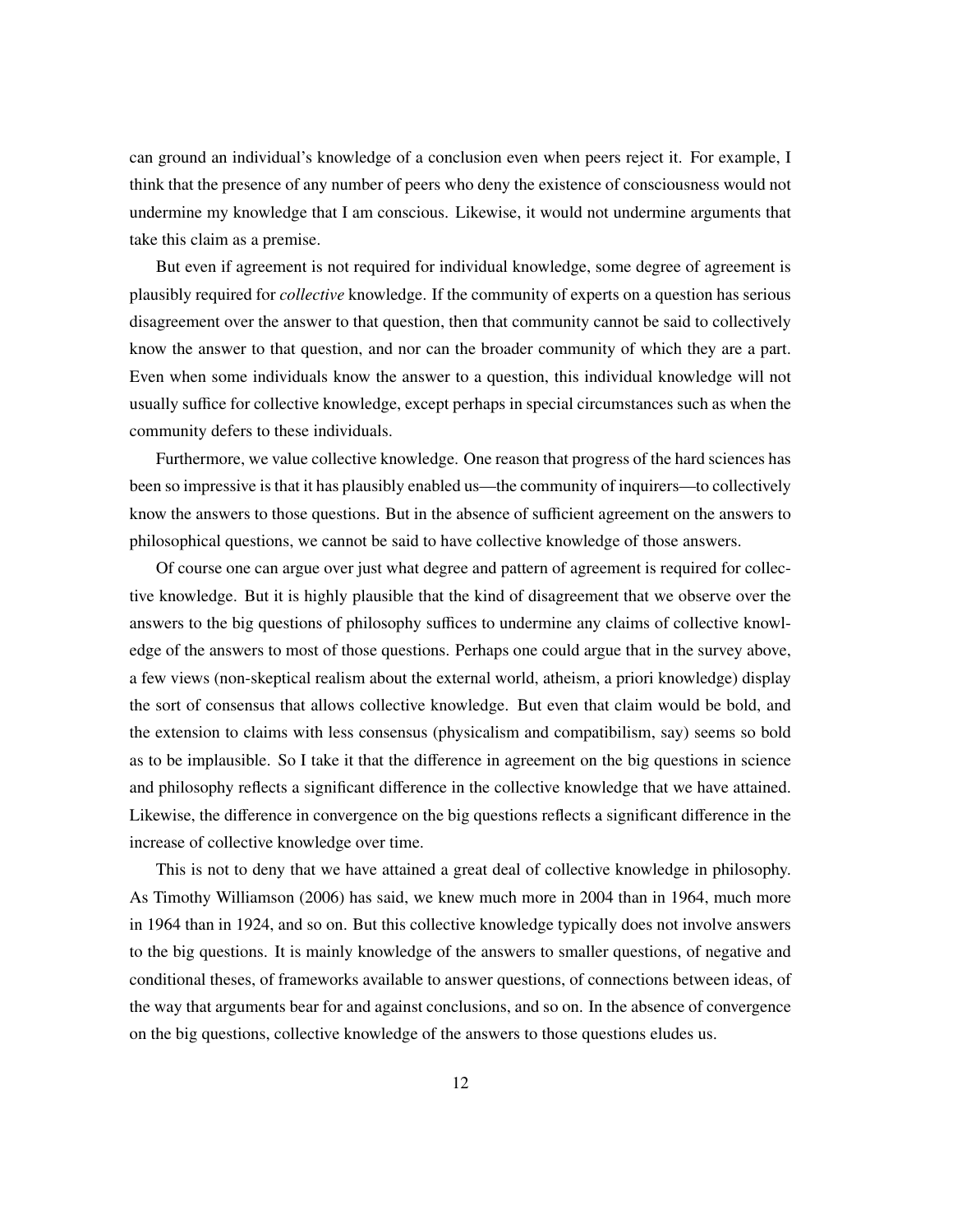### 4 Philosophical argument

I now turn to the central question: why isn't there more progress in philosophy? And in particular: why is there less convergence in philosophy than in the hard sciences?

An initial explanation, though perhaps this is merely an articulation of the phenomenon, lies in the relative power of the methods used in these domains. The hard sciences have methods—proof in the case of mathematics, and the observational/experimental method in physics, chemistry, and biology—that have the power to compel agreement on the answers to the big question. Philosophy has a method—the method of argument—that does not.

What is the difference between these methods? One difference in that the methods of experiment and proof start from widely agreed premises – observations in science, axioms in mathematics and proceed from there to strong and surprising conclusions. We aspire to do this in philosophy too: witness Russell's remark that the point of philosophy is to start with something so simple as not to seem worth stating, and to end with something so paradoxical that no one will believe it (Russell 1918). But in practice, widely agreed premises rarely suffice to ground strong and surprising conclusions in philosophy.

There are certainly many arguments for strong conclusions in philosophy. But in the great majority of cases, they have premises that opponents can deny without too much cost, or inferences that opponents can reject without too much cost. (I focus mainly on premises, but everything I say also applies to inferences, for example by turning nondeductive inferences into tacit premises of deductive arguments.) Sometimes the denied premise is antecedently plausible, and the denial somewhat surprising. But even then the denial rarely has the implausibility of denying a mathematical axiom, or of denying a well-replicated experimental observation. So these denials are usually tenable, at least in a broadly sociological sense of tenability.

Let us say that *consensus* premises (and inferences) are those that are regarded by the community as undeniable, or at least as incurring enormous cost for anyone who denies them. A consensus premise might be denied by a few outliers, but it cannot be subject to widespread disagreement within the community. Let us say that an argument that uses only consensus premises and inferences is a decisive argument. (Note that consensus premises and decisive arguments are both defined in sociological terms.) Then the claim is that while there are decisive arguments for strong conclusions in the sciences, there are relatively few such arguments in philosophy.

There are certainly some consensus premises in philosophical arguments. After all, these premises can include mathematical axioms and empirical observations themselves, as well as the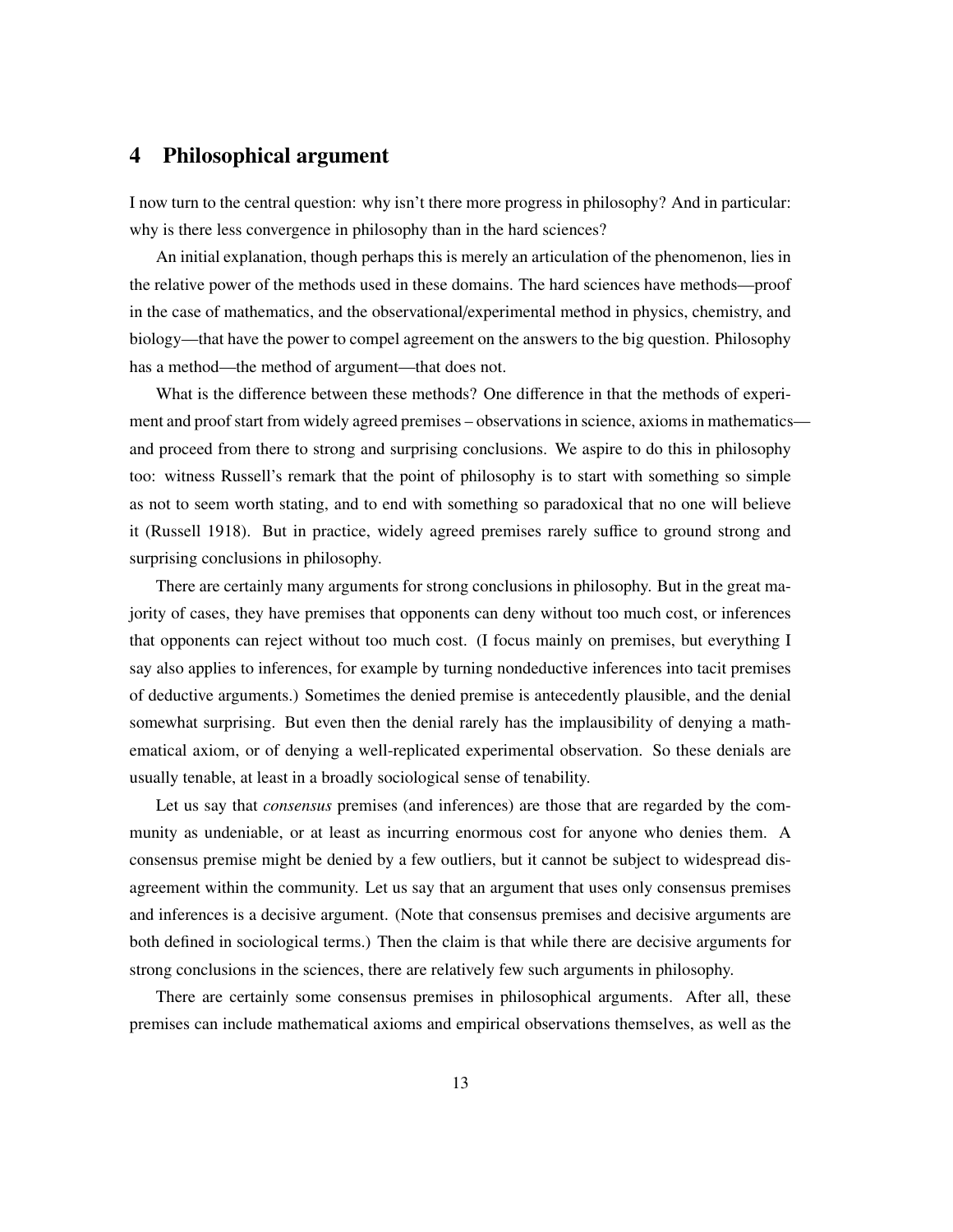theorems and theories that are grounded in them. But mathematical premises and empirical observations alone almost never suffice to draw strong philosophical conclusions. Further premises or inferences are required to bridge from science and mathematics to philosophy, and these premises and inferences are typically deniable.

In addition to mathematical axioms and empirical observations, there are some philosophical intuitions that are extremely difficult to deny. But these intuitions are not so common (many antecedently plausible intuitions turn out to be deniable), and where they exist, it is typically difficult to draw strong philosophical conclusions from them. There are some cases where these intuitions, perhaps in conjunction with mathematical and empirical claims, allow us to draw strong and surprising conclusions. This works particularly well for negative theses, where intuitions and formal models can generate counterexamples to positive theses or other reasons to reject them. Gettier's argument from an intuition about a case to the conclusion that knowledge is not justified true belief is one example. Lewis's formal argument that conditional probabilities are not probabilities of conditionals is perhaps another. But it is notable that these negative conclusions fall far short of answers to the big questions of philosophy. Almost any argument for a positive answer to these questions involves deniable premises.<sup>5</sup>

For most practitioners of philosophy, the phenomenon of premise deniability is familiar from both sides. When we give arguments for our views, we are frustrated to find opponents biting

It is striking that the great majority of these arguments are naturally regarded as arguments for negative conclusions, in that they are arguments against fairly specific views. Of course the negative/positive distinction is not entirely clear, but we have a reasonable intuitive grasp on it. A few conclusions have a positive flavor: one's existence (the cogito), externalism (Putnam), and perhaps the necessary a posteriori (Kripke) and atheism (the argument from evil). But the first three are at best marginal candidates for answers to big questions, and the survey data suggests that the second and fourth are at best marginal cases of near-universal agreement. All this reinforces the point that decisive arguments in philosophy are rare, that decisive arguments for positive views are even rarer, and decisive arguments for positive answers to the big questions are so rare as to be almost nonexistent.

 $5T\sigma$  gather data here, I ran an informal Internet survey of philosophers, asking for arguments that are near-universally regarded by philosophers as establishing their conclusions. Further candidates included the forcible-organ donation argument against simple versions of utilitarianism, Kripke's argument that necessity comes apart from apriority, Gödel's argument against versions of mathematical formalism, the argument from evil against theism, the model-theoretic argument against global descriptivism, the perfect actor argument against logical behaviorism, the multiple-realizability argument against the identity theory, Goodman's argument against purely formal inductive logic, arguments from relativity against presentism, Frankfurt's argument that moral responsibility does not require the ability to do otherwise, Hart's argument against Austin's command theory of laws, Russell's refutation of Frege's Basic Law V, Moore's open question argument against analytic naturalism, Putnam's argument for externalism about meaning, Descartes' cogito, and many others.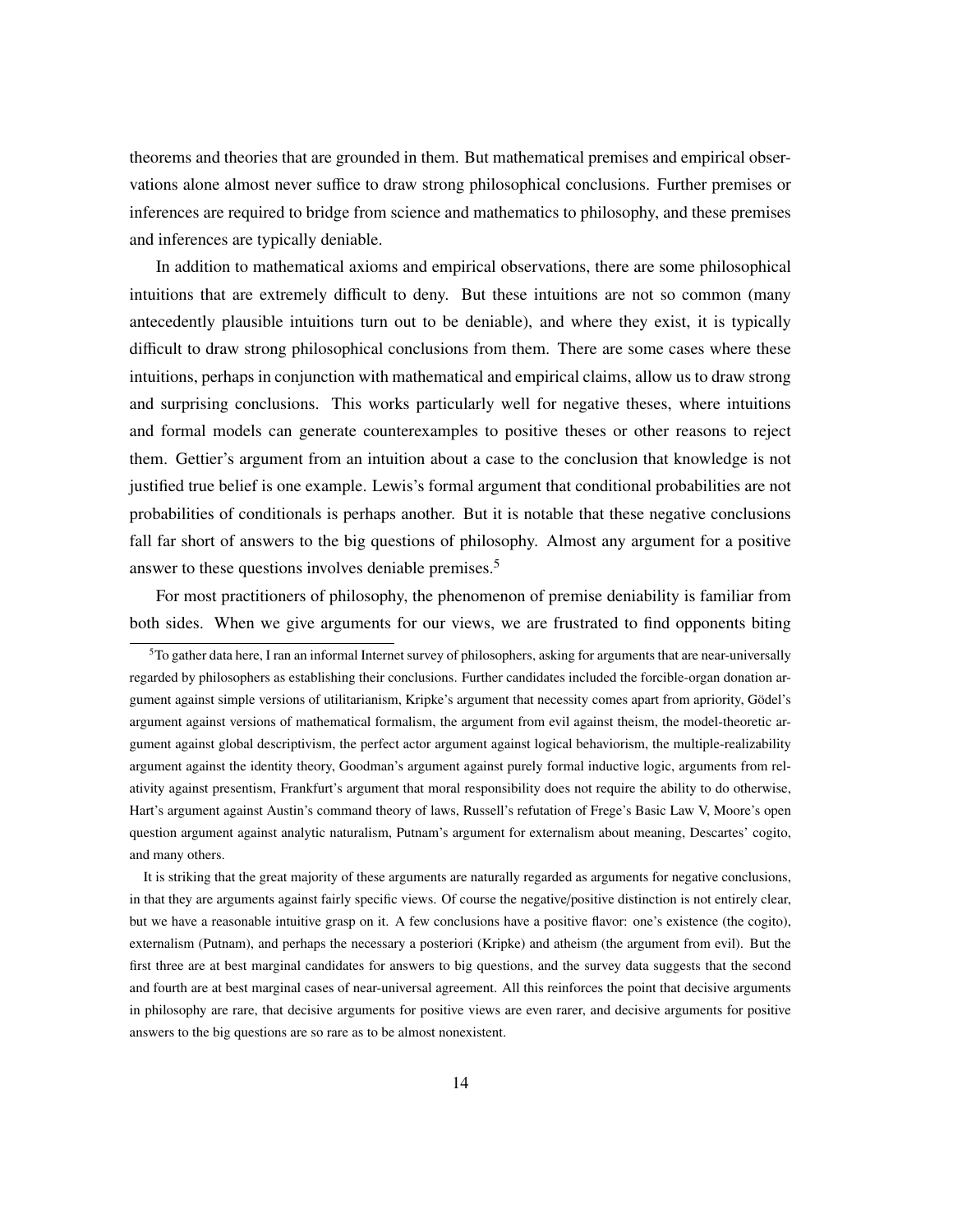the bullet by rejecting what we took to be a plausible premise, without this serving as any sign of defeat. When we address arguments against our views, we sometimes work backwards from our rejection of the conclusion to see which premises we have to deny, and we deny them. In the best cases, we learn something from this, and we take on commitments that we might have antecedently found surprising. But these commitments are rarely untenable to maintain.

As a result, philosophical arguments typically lead not to agreement but to sophisticated disagreement. Advocates of a view learn what extra commitments they need to take on to avoid the arguments. Bad versions of a view are rejected and sophisticated versions are developed in their place. This leads to a sort of negative progress where areas of philosophical space are eliminated, but only in small fragments at a time. It is rare for a major general view (materialism or dualism, compatibilism or incompatibilism, utilitarianism or deontology) to be eliminated in this way. Instead, there are large surviving fragments involving the the views needed to avoid the arguments (type-B materialism with the phenomenal concept strategy, source incompatibilism, two-level utilitarianism, theism without unrestricted benevolence or omnipotence). The same sort of elimination, fragmentation, and refinement often recurs at these lower levels. The views that survive yield a sort of fractal structure to philosophical space, akin to the Mandelbrot set with its intricate complexities at all levels, but in which large regions of space are rarely eliminated entirely.

This phenomenon might strike one as a philosophical analog of the Duhem-Quine thesis, in a version saying that any scientific theory can be made compatible with any evidence by appropriate adjustment to the background assumptions that bridge between theory and evidence. But in practice, scientific theories are often decisively rejected in light of evidence, with revised consistent versions of the theories being rejected as untenable. In effect, some (nondeductive) inferences from evidence to scientific theory have consensus status. Theories are ruled out not by consensus evidence alone, but by consensus evidence plus consensus inferences. In the philosophical case, however, consensus evidence plus consensus inference are much less powerful. When someone argues against a philosophical theory, there is usually at least a revision of the theory that is not just consistent but tenable in light of the consensus evidence. Those who argue against a philosophical view sometimes accuse their resourceful opponents of holding onto a degenerating research program, but it is typically much harder to make this charge stick in philosophy than in science. This could be because philosophers apply laxer standards to their theories, so that inferences that have consensus status among scientists do not have it among philosophers, but more plausibly it is because the same sort of inferences do not suffice to settle philosophical questions.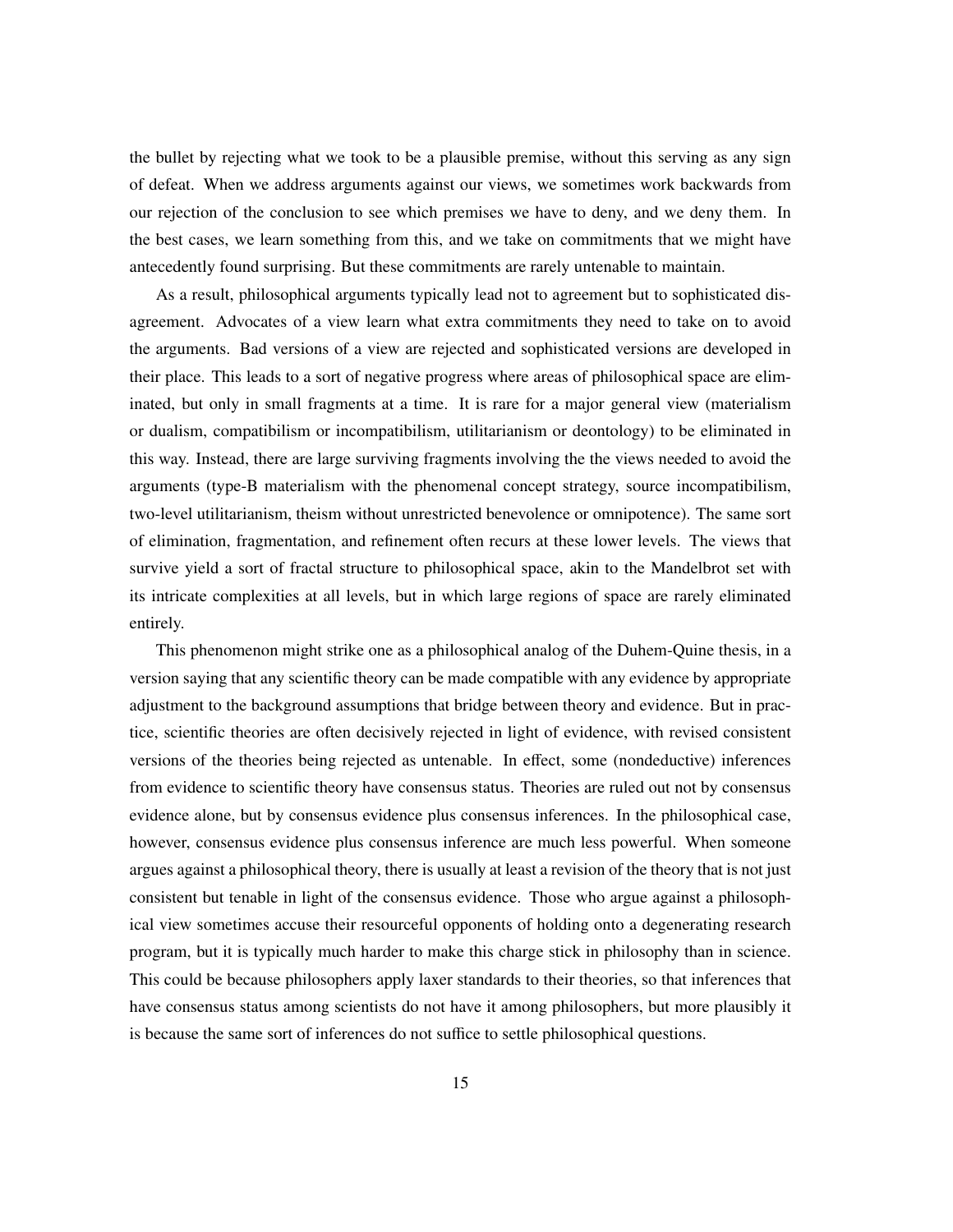It might also be objected that in science, positive theories are not usually established by single experiments, but by many experiments collectively. By parity, we might hope that even if positive philosophical theories are not established by single arguments, they might be established by a number of arguments collectively. There are perhaps a few cases of negative theses being established this way: the rejection of sense-datum theories of perception may be an example. But even these cases are rare, and positive cases are even rarer. In practice, if an opponent can reject individual arguments for a thesis without too much cost, they can usually reject collections of arguments without much cost too.

Does this mean that all philosophical arguments for positive theses are unsuccessful, as van Inwagen (2006) has suggested? (Van Inwagen talks about substantive theses, but his discussion suggest that these are required to be positive theses.) This depends on what one means by success. If one defines success in sociological terms, so that success requires convincing almost everyone in a community, then we have seen that at best very few philosophical arguments for positive theses have been successful in our community. Van Inwagen defines success in idealized epistemological terms: a successful argument for a proposition  $p$  is one that would convince an audience of ideal reasoners who are initially agnostic concerning *p*, in the presence of an ideal opponent of *p*. I do not think that the sociological observations above (or the sociological observations that van Inwagen appeals to) come close to establishing that no philosophical arguments are successful in that sense. (See McGrath and Kelly forthcoming for more on this theme.) Human beings are simply too far from ideal for that conclusion to follow.

It also does not follow from anything I have said that all philosophical arguments are questionbegging, or that they are dialectically powerless. Even when arguments have deniable premises, they often have dialectical power, in that their premises have antecedent support that does not rest on considerations too close to the conclusion. In such a case the argument does not beg the question. Even though a sophisticated and committed opponent will deny the premise, the argument might well move an agnostic observer to accept the conclusion. In practice, we often use this sort of dialectical power as a criterion for a good argument that many philosophers can agree on, even if they disagree on the argument's ultimate persuasiveness.

I am also not saying that these arguments cannot produce knowledge. Deniable premises may nevertheless be known by many people to be true. As before, while too much disagreement over a claim may undermine collective knowledge of that claim, it need not undermine individual knowledge of that claim. Likewise, an argument can ground individual knowledge even when peers reject it. This applies all the more where non-peers are concerned. For all I have said, some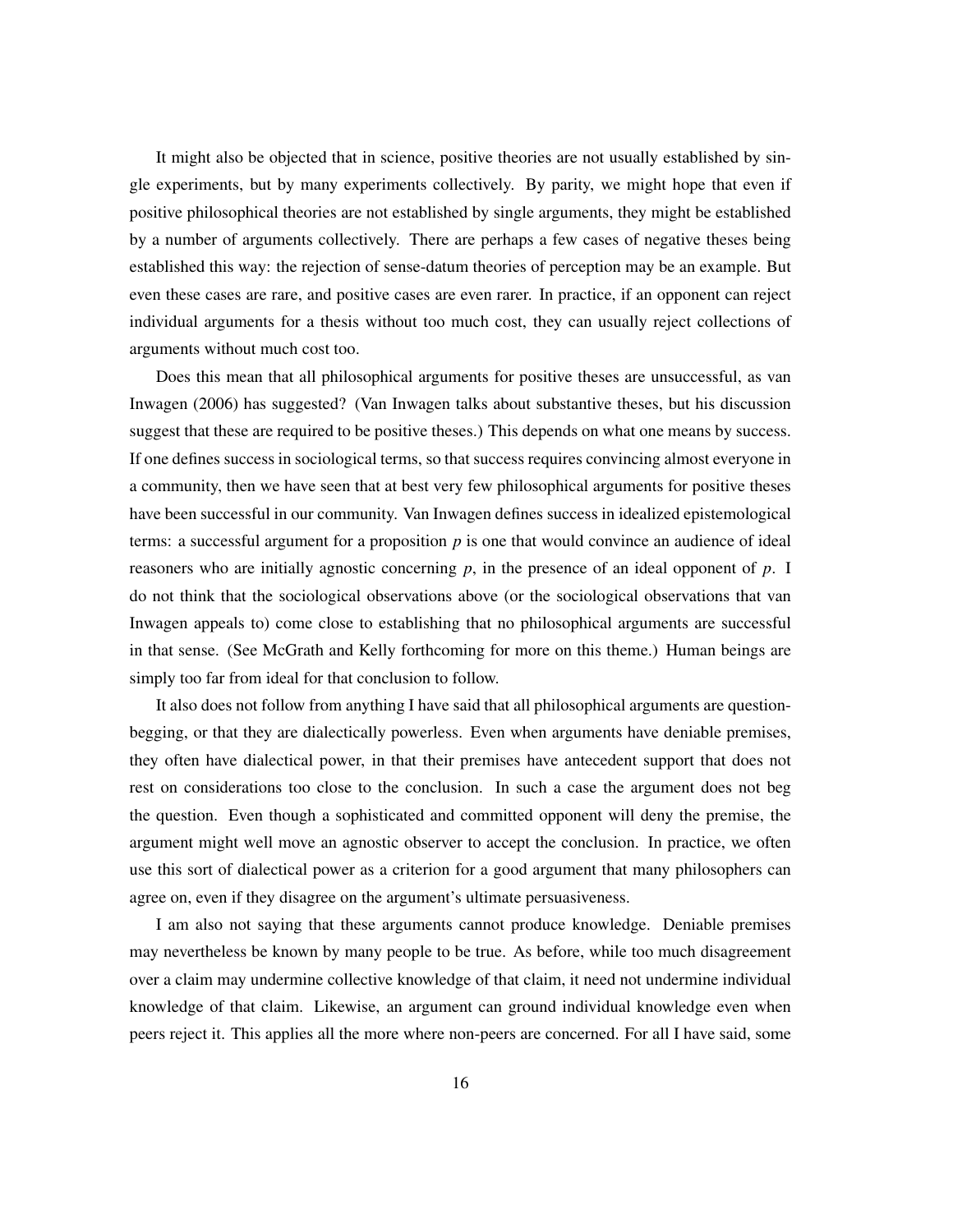arguments may have premises and inferences that can only be denied unreasonably, or by nonideal reasoners. If so, these arguments may well produce knowledge in beings more reasonable than the deniers.

So it is not straightforward to draw conclusions about lack of normative force from premises about lack of sociological success. There is perhaps an intermediate normative notion, defining a successful argument as one with the power to persuade all *competent* agnostics, where competence is some reasonably high but nonideal standard of rationality that many human philosophers meet. There is good reason to think that few philosophical arguments for positive conclusions persuade all competent philosophers, or even all competent agnostics. On the face of it, disagreement on big questions among the most able philosophers (by any reasonably neutral measure) is about as rife as disagreement among philosophers more generally. This suggests that most philosophical arguments are not successful in the normative sense tied to competence, even if they are successful in the other normative senses.

Burton Dreben once memorably said to me (on the only occasion that I met him, in St. Louis around 1994): "Great philosophers don't argue". He went on to elaborate that none of Frege, Russell, Wittgenstein, Carnap, or Quine really give arguments for their views. Of course this is not strictly true, but I think his point was that in these philosophers, the real work is not done by arguments for a thesis, but by the thesis itself, or the framework it is embedded in. A refined version of his claim (suggested to me by Gene Callahan) might say: great philosophers may argue, but their arguments are not what makes them great. A part of Dreben's thought, as I understood it, was that since arguments are so easily rebutted, giving arguments is a sign of weakness. It's better to simply assert and develop a thesis. Then one's readers have to engage with the thesis itself, without the cheap distraction of rebutting arguments for the thesis.

(Rawls (2001) elaborates on Dreben's views in a somewhat different direction: "Burt would not, of course, deny the plain fact that philosophers make many complicated arguments. But he thinks that at bottom there are no arguments one philosopher can use to convince another of a metaphysical point. At the basic level, philosophers simply rely on and appeal to different "data." It is a standoff with no resolution by argument. Burt has said that Quine is a metaphysician, a metaphysician of science. By that he means that Quine doesn't argue for physicalism, or scientific realism. He assumes it and works out his view from there.")

I have found it impossible to follow Dreben's advice myself. In my work I am a compulsive arguer, which no doubt leaves me subject to a modus tollens from Dreben's thesis. But certainly it is rare that these arguments bring a large sector of the population around. This is especially so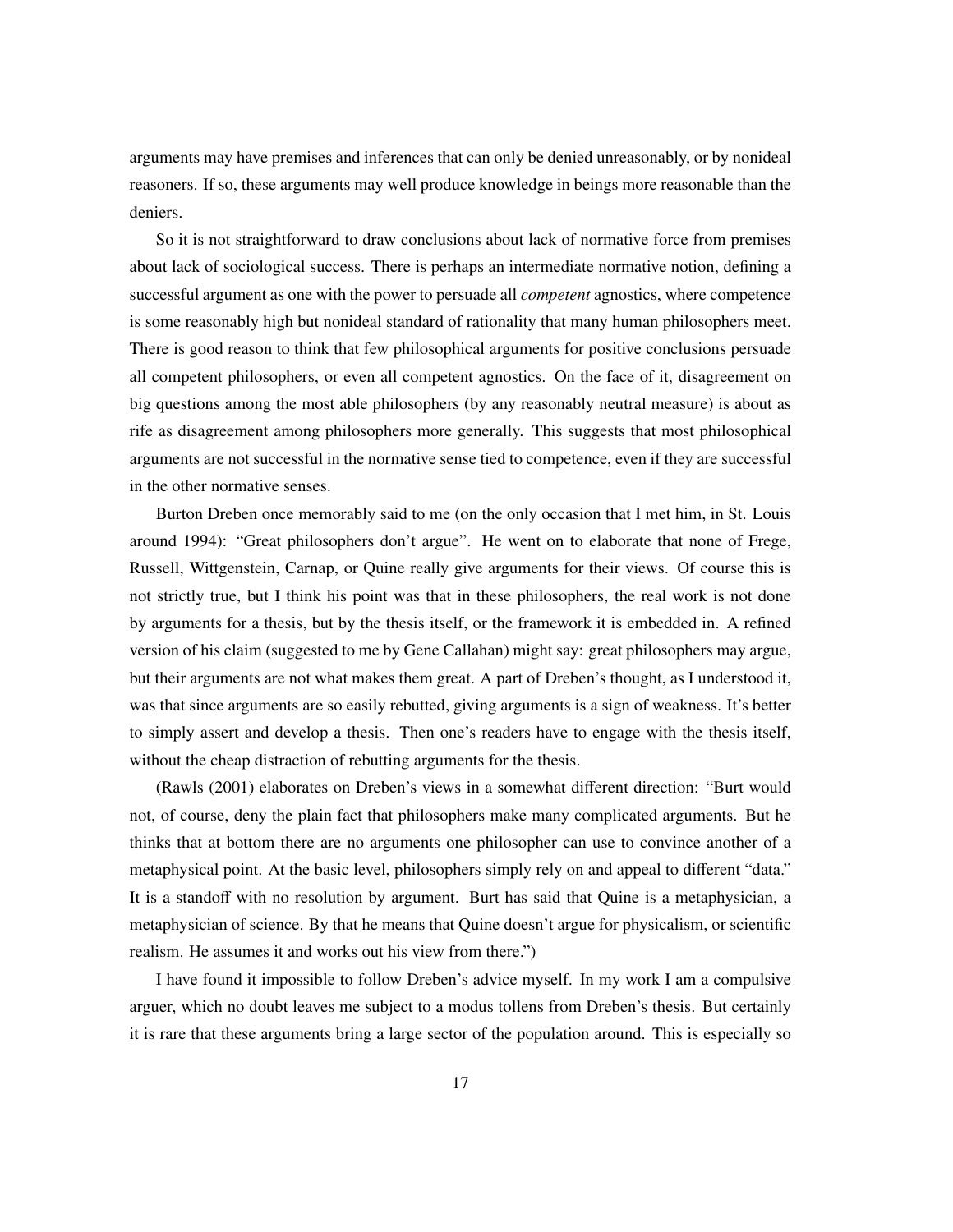when many of the people already have firm commitments, as on issues such as the mind–body problem and the theory of meaning: here it is hard to do more than bringing around a few people here and there. On issues where people are initially agnostic or their commitments are weak, there can be more movement.<sup>6</sup> Even here the fact that such movement is limited reinforces the basic point.

The upshot is that consensus in philosophy is as hard to obtain as it ever was, and decisive arguments are as rare as they ever were. To me, this is the largest disappointment in the practice of philosophy. Once one has been doing philosophy for a while, one no longer expects arguments to produce agreement, and one deems an argument good when it merely has some dialectical power. But this is an adjustment of expectations in response to a disappointing reality. Antecedently to doing philosophy, one might have hoped that something more was possible.

### 5 New philosophical methods

Faced with the failure of traditional philosophical methods, we might look to new methods. Occasionally, new methods developed by thinkers who considered themselves philosophers have helped to resolved questions once considered philosophical: witness the development of logic, physics, psychology, and so on. It is natural to hope that new methods might produce further progress.

In the last century or so, many new philosophical methods have been developed and many old methods have been refined, in order to help reach philosophical conclusions. Empirical philosophy draws on empirical science. Formal philosophy draws on formal reasoning. Linguistic philosophy draws on the analysis of language. Phenomenology draws on phenomenological reflection. Feminist philosophy draws on consideration and analysis of gender. Crosscultural philosophy draws on multiple cultural traditions in philosophy. Experimental philosophy draws on the empirical study of philosophical judgments.<sup>7</sup>

 $6T$ o indulge in autobiography: I have the sense that my arguments with Andy Clark for the extended mind thesis (an area where prior commitments were relatively weak) may have brought more people around than my arguments against physicalism or for two-dimensional semantics (areas where prior commitments are strong). Even there I suspect that the thesis and the framework have brought around as many people as the arguments. Perhaps most effective of all has been the argument in "The Matrix as Metaphysics", which brings many people around to the view that if we are in a matrix scenario or that if we are brains in vats, most of our beliefs are true. (At least it does this in lecture presentations and informal discussions; there has been relatively little discussion of the argument in print.) Although people find this view initially counterintuitive, it turns out that their antecedent commitment was weak.

 $<sup>7</sup>$ Then there are many other methods that I am not competent to discuss. For example, Nielsen (1987) suggests that</sup>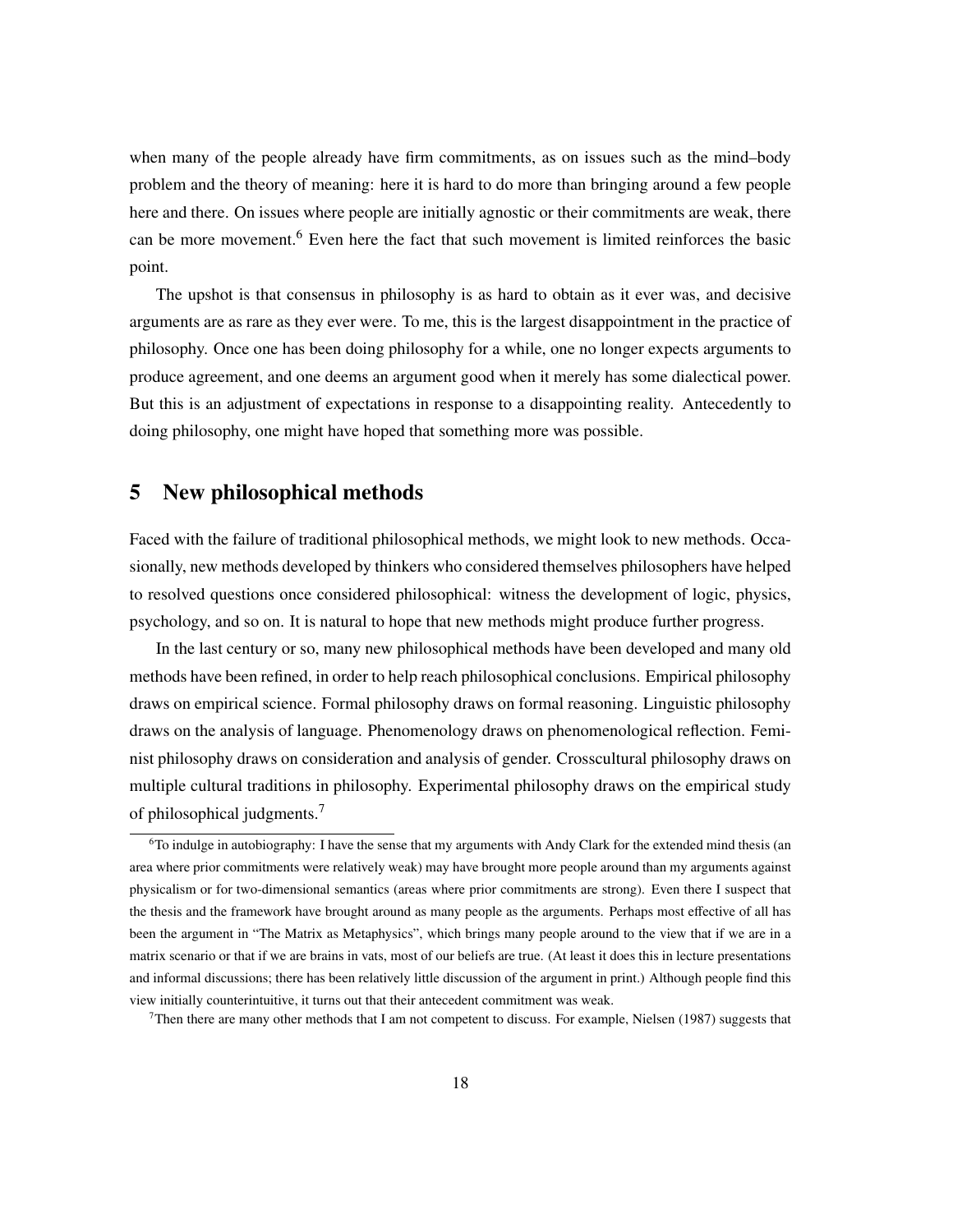All of these methods have led to new insights and to philosophical progress. All have led to new arguments for interesting conclusions. But manifestly, none of these methods have led to recent convergence on answers to the big questions of philosophy. In the wake of each of these methods, philosophical disagreement is as rife as it ever was. Even within a tradition, there are few cases where the big questions are regarded as settled. Instead, these methods have led us again to more sophisticated versions of old disagreements.

In many cases, the basic problem is that of premise deniability. In the case of empirical and formal philosophy, we have already seen that empirical and formal results must be combined with further bridging premises to settle a philosophical question. In most cases, it turns out that these bridging premises can be denied. Often they are about as controversial as the conclusions they aim to establish. In some cases, empirical and formal results help to settle relatively small questions, as well as introducing and addressing new important questions. But when they are brought to bear on the big questions, it is rare that they do much to produce consensus.

There are some partial exceptions: perhaps the bearing of evolution on theism, the bearing of relativity on presentism, and the bearing of Godel's theorem on mathematical formalism. But ¨ these exceptions are not especially common, and even in these cases, there are modified versions of the relevant views that have retained numerous serious adherents. What exceptions there are seem mainly to fall into two classes. First, there are cases where empirical methods bear strongly on areas of philosophy that focus on concrete reality, such as subfields of metaphysics and the philosophy of science. Second, there are cases where formal methods bear strongly on areas that deal with formal questions, such as the philosophy of mathematics and logic. Of course both sorts of method are often brought to bear on other areas – normative areas such as ethics and epistemology, for example—but cases in which they produce consensus are much rarer.

One might think that the philosophy of mind would be an exception, given the obvious connections to neuroscience and psychology. But even here, these sciences seem to have left the big questions—the problems of consciousness and intentionality, of mental causation and free will wide open. Certainly there have been arguments from neuroscience and psychology to views about these problems, but in most cases the bridging premises required have been as controversial as most other philosophical claims. What has resulted is a greatly increased sophistication with scientifically informed versions of the relevant views, but not much more in the way of consensus. Perhaps the greatest bearing on these big questions about the mind has come not from these fields

the one hope for progress in philosophy is critical theory.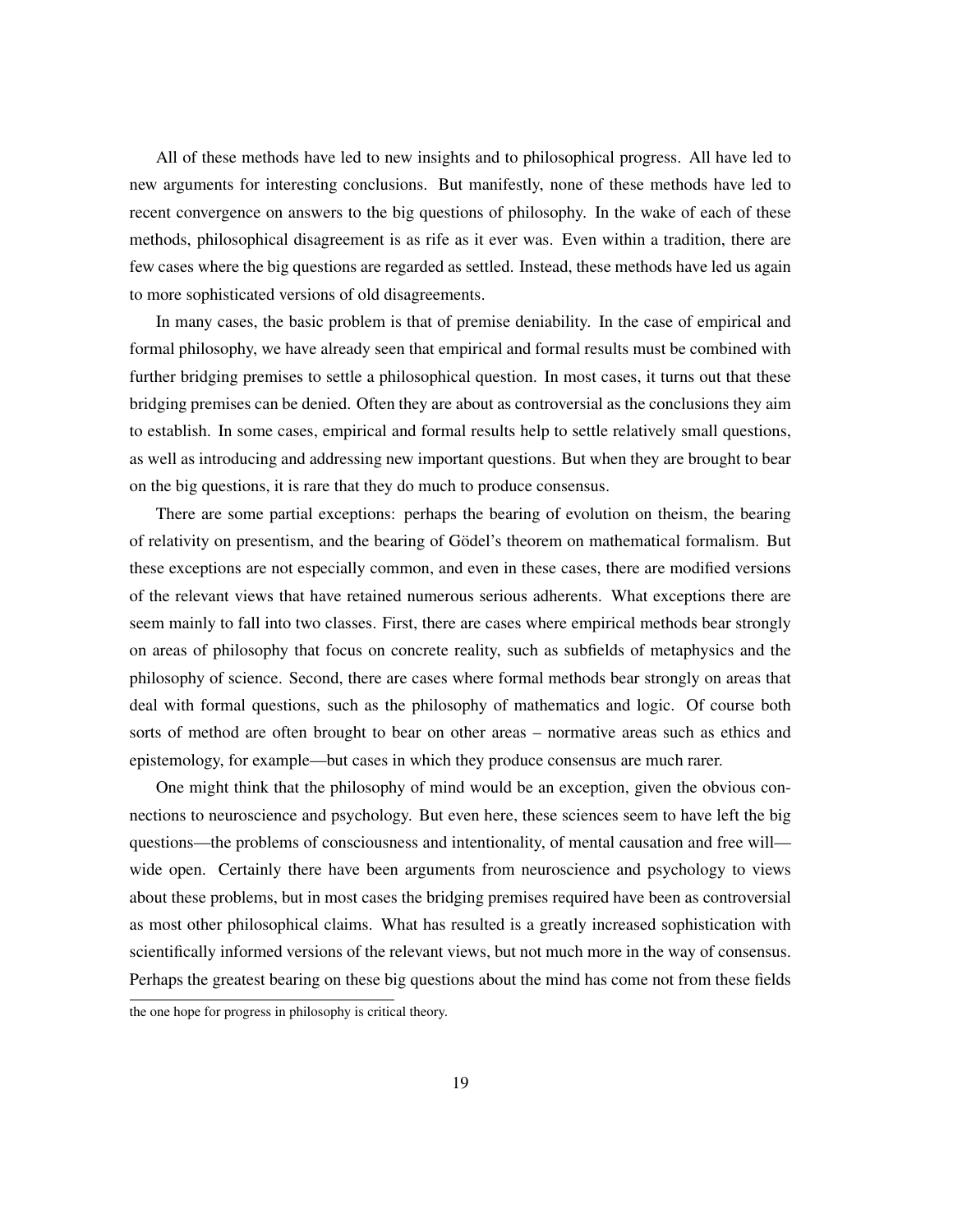but from physics, where the evidence for causal closure at the microphysical level has put serious pressure on views such as interactionist dualism. But even here many have resisted the pressure, and in any case the denial of interactionism does not really amount to a positive view.

Other new methods do not even offer premises with the relative security of empirical and formal premises. In phenomenology, for example, the key phenomenological premises are typically as deniable as any other philosophical premises. Something similar may apply to feminist and crosscultural philosophy, while other methods may exhibit a mix of the the two patterns above.<sup>8</sup> Some methods, such as feminist philosophy and experimental philosophy, have played a crucial critical role, but the upshot has been largely to lessen our confidence about the answers to the big questions rather than to strengthen it.

Of course, new methods are always being developed. It still happens that issues gradually migrate from philosophy to science as methods become more rigorous and decisive: two recent examples include the development of formal semantics and the ongoing development of a science of consciousness. Still, even in these cases it would be hard to say that the new methods have led to consensus on the biggest philosophical questions that preceded their development. So while we can hope for further methods that produce convergence on the big questions, these methods will have to go well beyond what we have seen over the last century or so.

## 6 Explanations

So far I have given a very partial explanation of the relative lack of convergence in philosophy. There is less convergence in philosophy because the philosophical method has less power to compel agreement, and it has less power because of the phenomenon of premise deniability: arguments for strong conclusions in philosophy (unlike science and mathematics) almost always have premises or inferences that can be rejected without too much cost.

Still, this explanation stays fairly close to the surface of the phenomenon. It is natural to ask for a deeper explanation. Why are arguments from consensus premises relatively powerless to settle the big questions of philosophy? And more generally, why is there so little convergence in philosophy?

(1) *Disciplinary speciation*. The most popular answer to this question, at least among philosophers, is that the field is subject to a sort of disciplinary speciation. As I have discussed already,

<sup>8</sup>For my take on the power and limits of experimental and linguistic philosophy, see http://consc.net/papers/xphi.pdf and http://consc.net/papers/langphil.pdf respectively.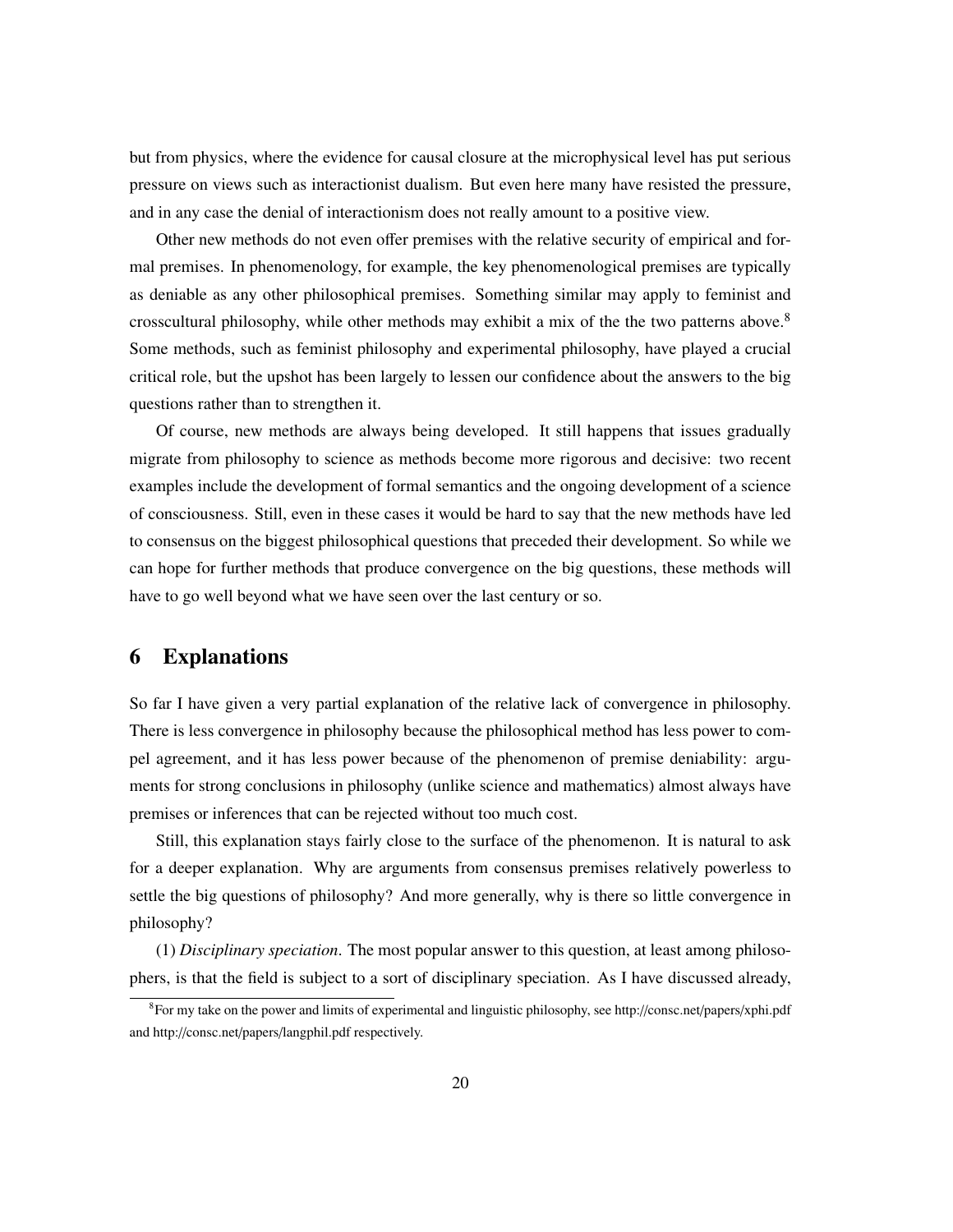many new disciplines have sprung forth from philosophy over the years: physics, psychology, logic, linguistics, economics, and so on. In each case, these fields have sprung forth as tools have been developed to address questions more precisely and more decisively. The key thesis is that when we develop methods for conclusively answering philosophical questions, those methods come to constitute a new field and the questions are no longer deemed philosophical. So it is only to be expected that the questions that remain are subject to less agreement than those in other disciplines.

There is certainly something to this explanation. The key thesis is plausible and the central thesis seems to follow from it. Still, I think there are some limits on this explanation.

I have already noted one limit: the fields that have split off have not always answered the big philosophical questions that preceded them. Psychology has not done much to settle the mind– body problem, for example, and linguistics has not really settled the deepest philosophical questions about meaning. Logic and physics have come closer, but even here it is arguable that they have not settled some of the biggest antecedent philosophical questions. Now, it might be said that the smaller philosophical questions that these fields settle nevertheless correspond to the big questions in the new fields, thereby explaining the central thesis about relative convergence. Still, one wants an explanation of why the *antecedent* big questions in philosophy have been so hard to answer. Insofar as these big questions have not been resolved by disciplinary speciation, then speciation cannot answer that question.

A more general objection is that although the speciation thesis may explain, de dicto, why there is less convergence on big questions in philosophy than on big questions elsewhere, we also want a de re explanation, concerning those big questions, of why *they* in particular receive so little convergence. One hypothesis is that this is simply a matter of luck: all questions are equally apt for convergence, and through random luck some have received convergence (and thereby speciated) sooner than others. But setting aside this implausible hypothesis, the relative lack of convergence on these questions is presumably explained by something distinctive about those questions and their relation to us. We can then ask just what distinctive feature or features of these questions explains the lack of convergence. Speciation does not have the power to answer this question, so a further answer is required.

(2) *Anti-realism*. One answer is that there is no convergence to the truth because there are no objective truths to be had in the relevant domains. Where there is objective truth, it serves as a sort of magnet for convergence, but in its absence there is simply an unruly body of opinion which we should not expect to converge. Many philosophers will have sympathy to this line in some areas.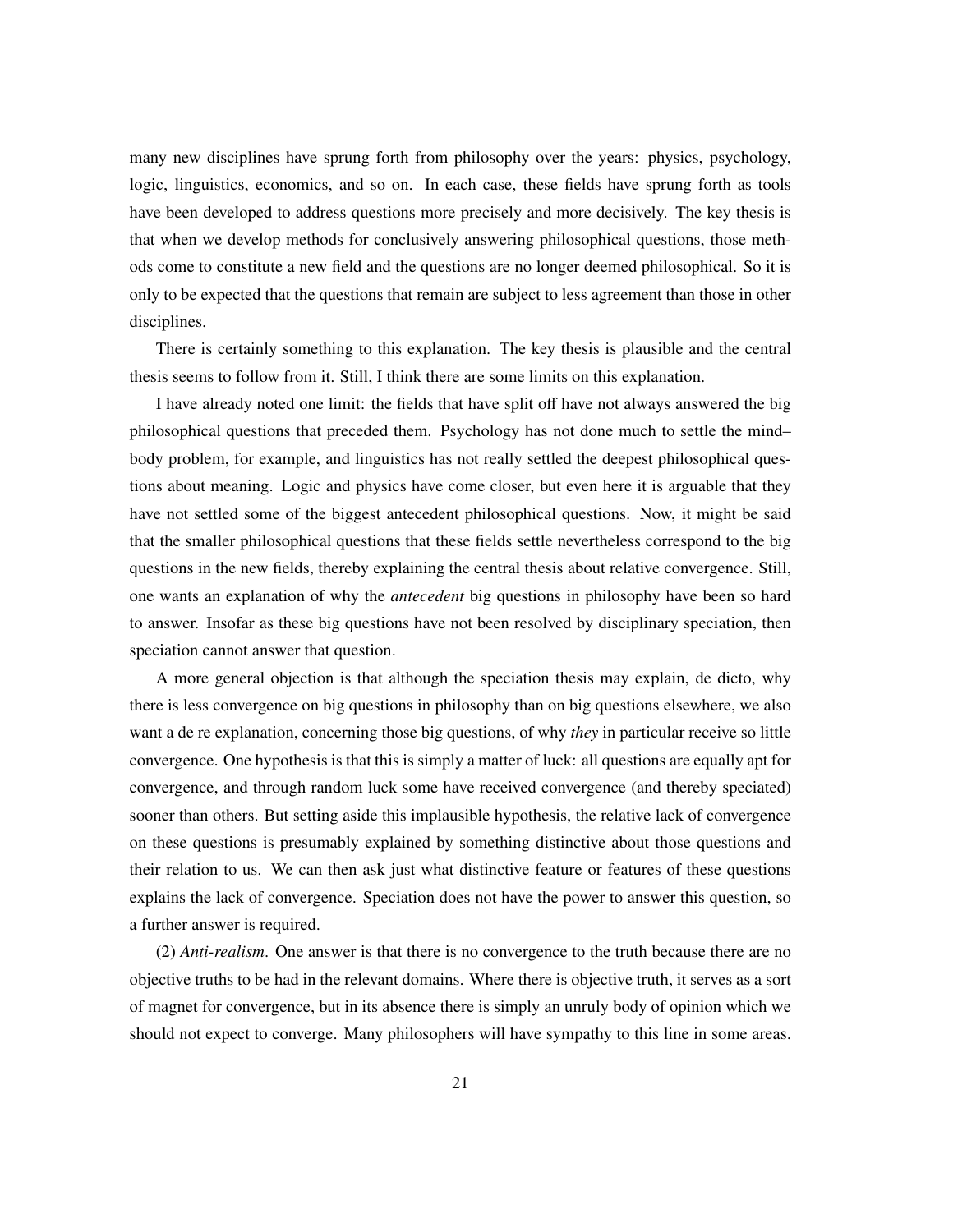I have sympathies with anti-realism about ethics and some questions in ontology. Still, this leaves plenty to be realist about. And even accepting moral anti-realism, say, leaves open why there is so little convergence on the question of moral realism itself. Of course there remains the possibility of global philosophical anti-realism, but this is not an especially plausible or attractive view.

(3) *Verbal disputes*. Another answer is that there is little convergence because participants are talking past each other. Each side is using key terms in different ways and each is correct where their own use of the term is concerned. In "Verbal Disputes" I argued that verbal disputes are common in philosophy. For example, I think many debates in the philosophy of free will and the philosophy of language have a significant verbal element. And I think that resolving verbal disputes can lead to philosophical progress. Still, often when we clarify the key terms in a partly verbal dispute, we find that a substantive dispute remains. And there is a core of fundamental questions (including many normative questions, as well the mind–body problem and other issues involving "bedrock" philosophical concepts, in the terms of "Verbal Disputes") for which the diagnosis of a verbal dispute seems quite implausible.

(4) *Greater distance from data*. An answer naturally suggested by the discussion of decisive arguments is that there is less convergence in philosophy than in science because philosophy tends to concern domains that are remote from clear data. To put this in a Quinean mode, philosophical theses are a long way from the periphery in the network of belief. Still, on the face of it, the same goes for many highly theoretical claims in science, for example concerning the distant past and the very small. And plausibly the same goes for mathematics. In that case one might point to mathematical axioms and intuitions as data, but this then raises the question of why we don't have analogous philosophical data to settle philosophical questions. So this option tends to relabel the problem rather than to solve it.<sup>9</sup>

(5) *Sociological explanations*. It is natural to suppose that sociological factors play a role in preventing convergence. When our arguments are not universally accepted, we often chalk this up partly to our opponents' professional background, or to false assumptions that are widespread in the profession, or to professional or emotional attachment to alternative views.

I think there is no denying that sociological factors play a major role in determining which

<sup>&</sup>lt;sup>9</sup>It is also worth noting (as Larry Solum suggested to me) that the social sciences have much less convergence than the hard sciences despite being less remote from data than philosophy. An interesting general question is whether the lack of convergence in social sciences and in philosophy should receive different explanations or a uniform explanation. My suspicion is the former: for example, the complexity and messiness of social systems seems especially relevant in the social sciences but less relevant in philosophy.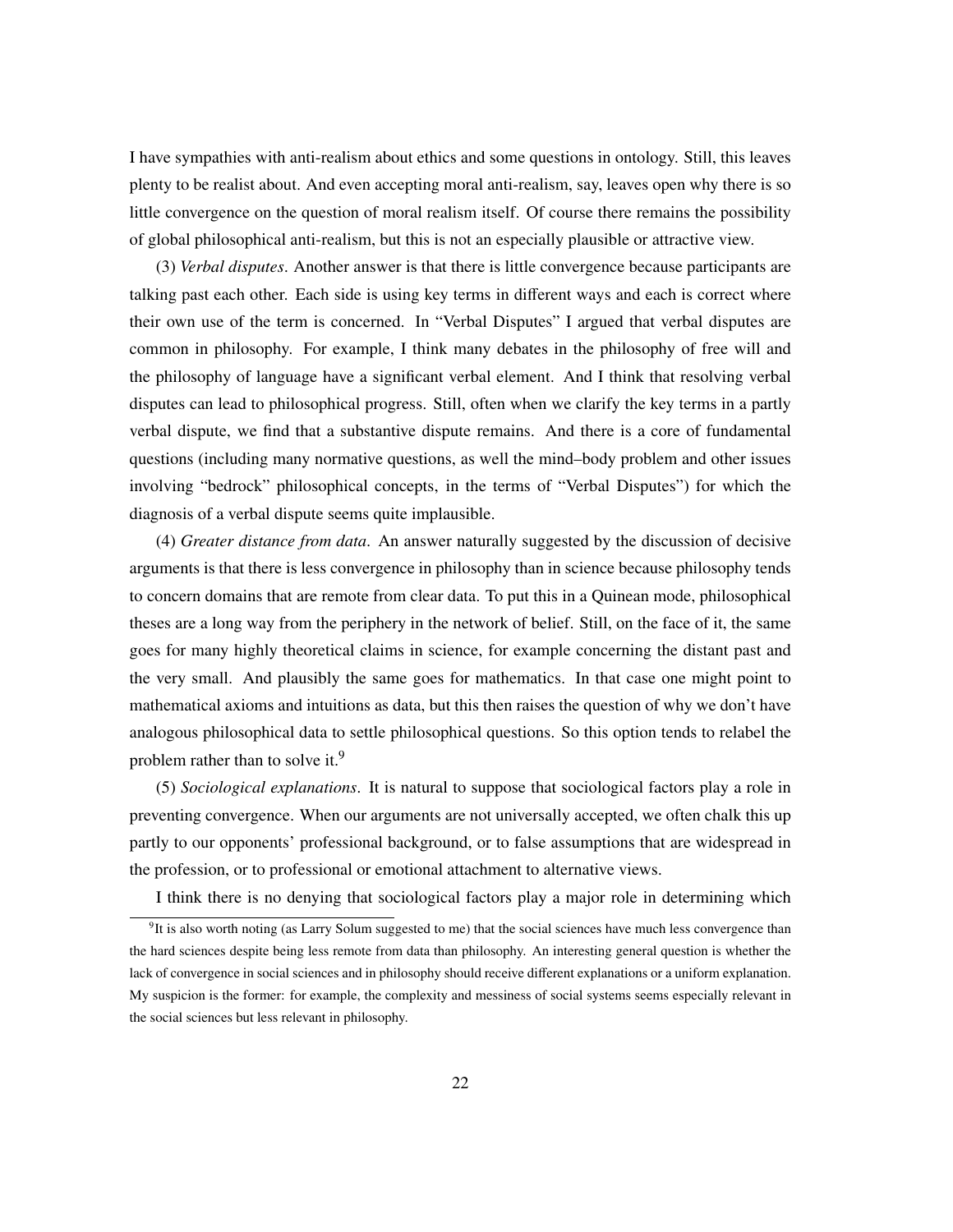philosophical views are widely accepted at a time. The unpopularity of the analytic-synthetic distinction in the decades after "Two Dogmas of Empiricism" was certainly not uncorrelated with Quine's position of power in the profession and his impact on graduate students. Still, many of the relevant sociological factors are also at play in the sciences. So to explain a difference with the sciences, one has to either point to relevant sociological differences, or combine the sociological explanation with other distinctive features of philosophical questions.

Some potential sociological differences include the hypothesis that philosophers are rewarded for disagreement more than in the sciences, that they are more tolerant of dissent, or that they have been trained to have higher standards for acceptance of views. One could also point to differences in funding, training, and research structures. Still, it is hard to believe that the difference in convergence between, say, the human genome project and the mind–body problem merely comes down to these sociological factors. So sociological explanations work best when they are combined with further theses about the distinctiveness of philosophical questions. For example, one could suggest that the greater distance between data and philosophical theses makes it easier for sociologically grounded resistance to a thesis to get a grip.

(6) *Psychological explanations*: Closely related are psychological explanations, holding that there is something distinctive about human minds or about philosophers' minds that prevents convergence on philosophical questions. Perhaps there is some psychological flaw that prevents us from recognizing philosophical truth, for example. At some level some explanation like this must be part of the story: at least if ideal reasoners could converge on the truth, then our failure can be marked down to the nonideality of our reasoning. But now the crucial questions will be: what are the respects in which our reasoning is nonideal, and what are the respects in which philosophical questions are distinctive, such that this nonideality of our reasoning prevents us from converging to the truth on philosophical questions?

(7) *Evolutionary explanations*: It is sometimes suggested (e.g. by McGinn 1993) that there is a Darwinian explanation for the lack of progress in philosophy. The rough idea is that we did not evolve to be good at philosophy, since on the evolutionary environment there were no selection pressures that favored philosophical ability or anything that strongly correlates with it. Perhaps there is something to this, though it would take some work to explain why the same does not apply to the ability to do abstract mathematics or highly theoretical science. In any case this sort of explanation will work best in conjunction with a psychological explanation, and raises the same crucial questions discussed under that topic.

I think all seven of these explanations may be partially correct. I do not think that they col-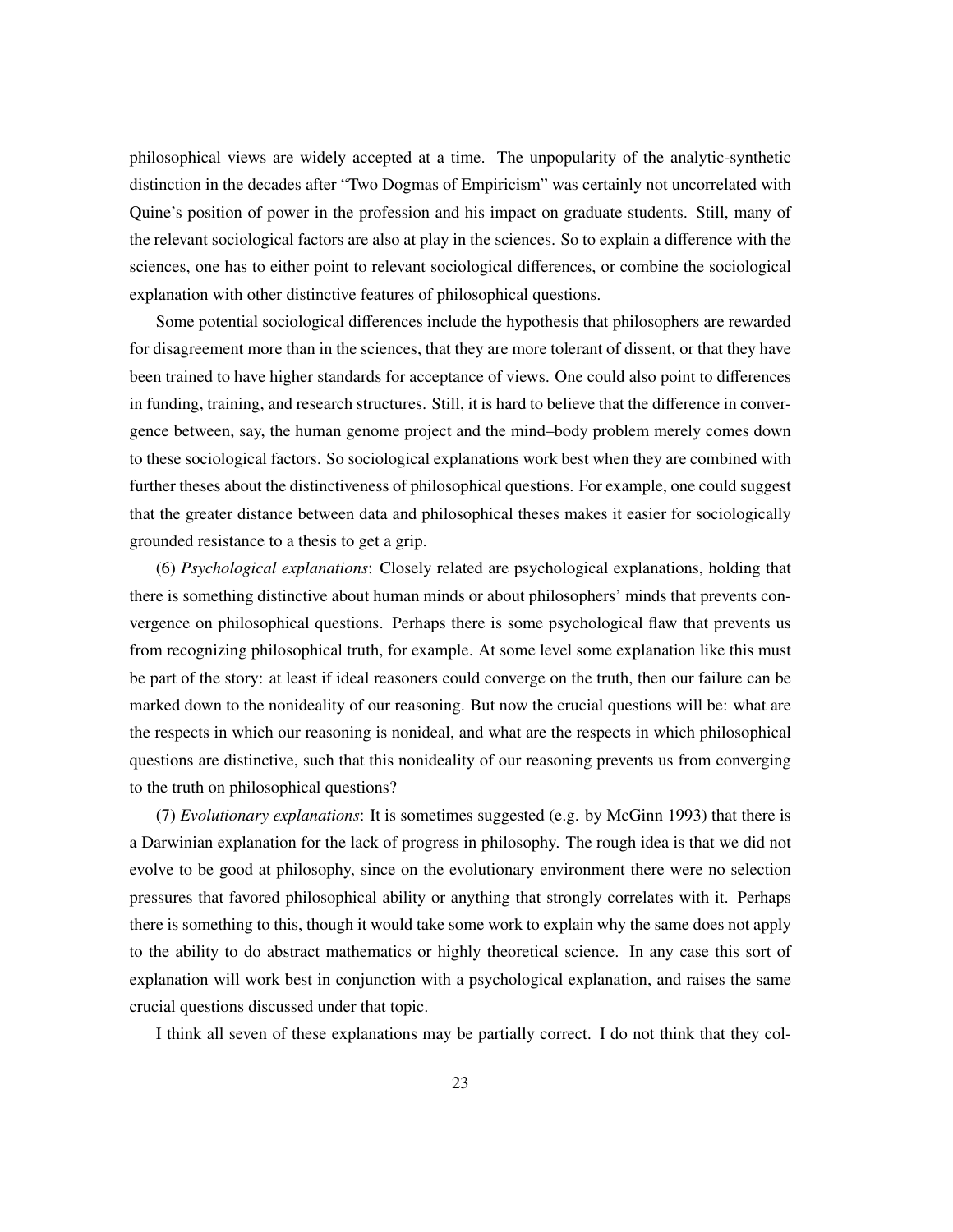lectively provide a full explanation of the phenomenon as they stand, though. To do that, many of the details would need to be fleshed out. In particular, we still need a good account just what is distinctive about philosophical questions such that they lead to lack of convergence. Only (2) and (4) really address this, but (global anti-realism aside) (2) only applies in some cases, while (4) is too close to a restatement of the phenomenon. It ought to be possible to provide an account of this distinctiveness that meshes with psychological, evolutionary, and perhaps sociological explanations to provide a full account of the lack of convergence. But for now I think this remains an open question.

## 7 The prospects for further progress

Finally: what are the prospects for further philosophical progress? Is it possible that we may eventually converge to the truth on the big questions of philosophy?

To get a grip on this, we need to address the question of whether the answers to these questions are even knowable in principle, by sufficiently ideal reasoners. Here I will just flag my own positive view on this question. In *Constructing the World*, I argued for a scrutability thesis (called Fundamental Scrutability in the book) holding that all truths are a priori entailed by fundamental empirical truths concerning fundamental natural properties and laws. It follows (roughly) that if someone could know all the fundamental empirical truths and reason ideally, they could know all the truths, including all the philosophical truths.

Of course the scrutability thesis can be denied. If it is false, then even ideal reasoning from fundamental empirical truths may not enable us to know the philosophical truth. One could preserve a modified version of the thesis by expanding the fundamental truths in the base to include certain philosophical truths: fundamental normative and ontological principles, say. But then the fundamental truths themselves may lie beyond an ideal epistemological grasp. Either way, if philosophical truths are not scrutable from an appropriate basis, we should not expect convergence to the truth even in a community of ideal reasoners.

If the scrutability thesis is true, on the other hand, a more optimistic view ensues. The thesis does not entail that we can know all the philosophical truths, but it provides a useful way to classify the cases where we fall short, and more generally to classify cases where we fail to converge. First, there are cases of anti-realism about a domain, where there is no philosophical truth to know. Second, there are cases where multiple parties all know philosophical truths, but where verbal disputes get in the way of their recognizing their agreements. Third, there are cases where we are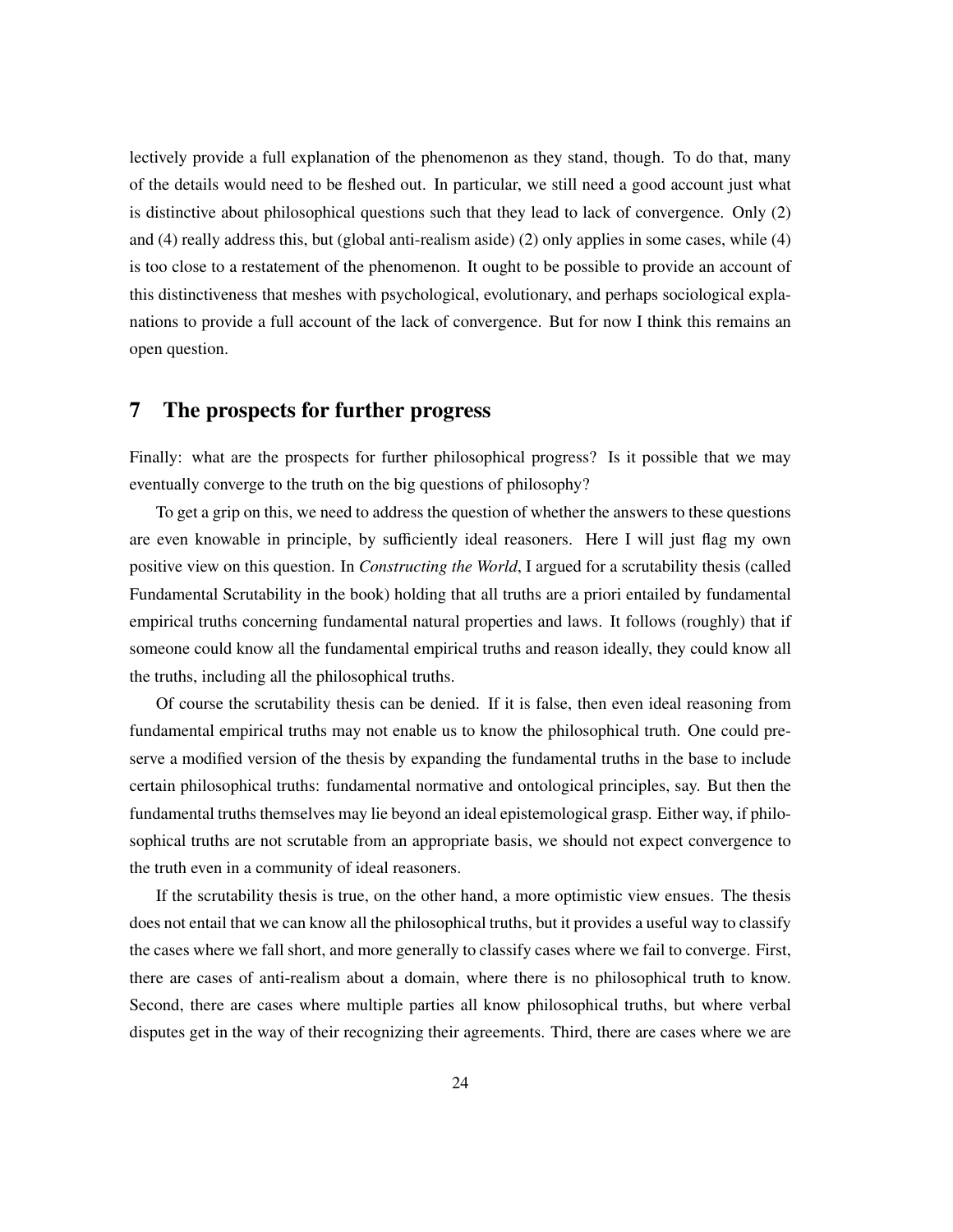ignorant of relevant fundamental empirical truths. Fourth, there are cases where our reasoning is nonideal.

I think that many of the hardest cases in philosophy fall into the last category: questions whose answers are knowable by ideal reasoners, but not (yet) known by us. This then raises the key question: are the answers knowable or unknowable by humans?

McGinn (1993) and van Inwagen (2009) have advocated unknowability: humans are just not smart enough to answer the big questions. The idea is that there is some level of intelligence or aptitude that would suffice to answer these questions, but that humans fall below that level.

Van Inwagen argues for this conclusion as follows. He suggests that it is implausible that we are much above that level, given the lack of progress to date, and that it is antecedently improbable that we should be just barely at that level. So it is much more likely that the level lies above us. I am not so sure about this argument. I think we already know that for a vast range of questions, humans are just barely at the level for doing them well: scientific and mathematical questions, for example. Because of this, it is arguable that we lie at a special intelligence threshold at which an extraordinarily wide range of questions come to be within our grasp over time. It is not obvious whether or not philosophical questions fall within that range, but it is not obviously more likely that they do not than they they do.

If McGinn and van Inwagen are right, it remains open that we could answer philosophical questions by first improving our intelligence level, perhaps by cognitive enhancement or extension. Alternatively, we could construct artificial beings more intelligent than us, who will then be able to construct artificial beings more intelligent than them, and so on. The resulting intelligence explosion might lead to creatures who could finally answer the big philosophical questions.

If McGinn and van Inwagen are wrong, on the other hand, then we may eventually answer philosophical questions without radical cognitive enhancement. We may need to develop new methods, increased discipline, new sorts of insights, and perhaps there will need to be a conceptual revolution or two, but none of this will lie outside human capacity. It may turn out that there is a curve of increasing philosophical sophistication such that past a certain point on the curve, major progress is possible. We are not there yet, but we are working our way toward it.

It is not obvious whether McGinn and van Inwagen are right or wrong. The question of whether the big philosophical questions are humanly solvable is itself a big metaphilosophical question. Like other big questions in philosophy, it is one we do not currently know the answer to. Both answers to this metaphilosophical question seem to be open, and we do not currently have strong reasons to favor either one.